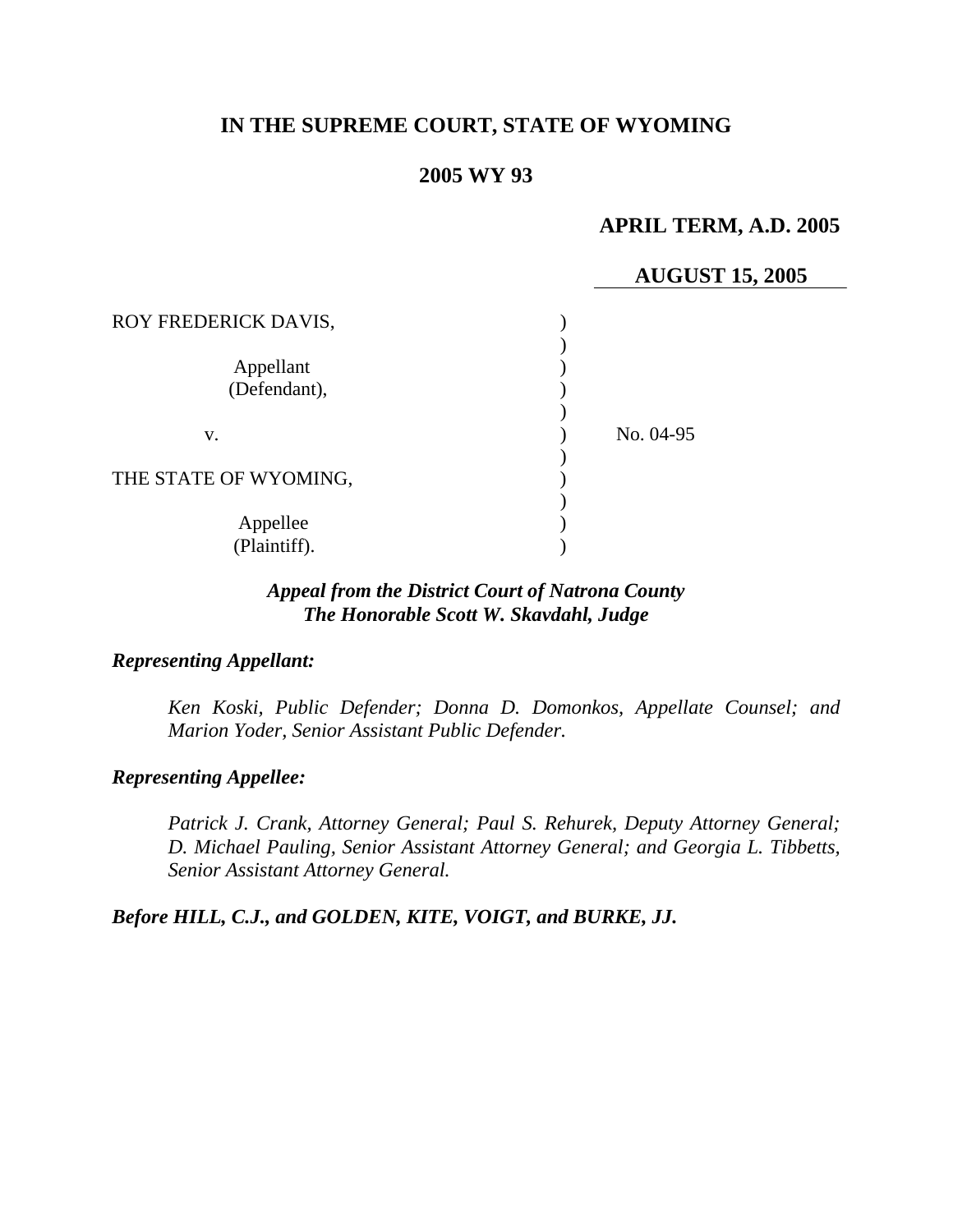### **VOIGT, Justice.**

 $\overline{a}$ 

[¶1] In October 2003, a Natrona County jury found Roy Frederick Davis (the appellant) guilty of four counts of forgery, all felonies in violation of Wyo. Stat. Ann. § 6-3-602(a)(ii) and (b) (LexisNexis 2005). This is an appeal from the district court's judgment and sentence, wherein the appellant alleges several errors. We affirm.

### *ISSUES*

1. Whether a handwriting expert's testimony prejudiced the appellant to a degree that mandates reversal of his forgery convictions?

2. Whether the prosecutor made improper remarks during her closing and rebuttal arguments?

3. Whether there was sufficient evidence to sustain the appellant's forgery convictions?

4. Whether the district court abused its discretion in denying the appellant's motion for a new trial based on recanted trial witness testimony?

5. Whether the district court abused its discretion in sentencing the appellant?

6. Whether cumulative error mandates reversal of the appellant's forgery convictions?

# *FACTS*

[¶2] The instant case revolves around four people: Thomas "Ted" Dorr (Dorr), Linda Brown (Brown), Rebecca Burton (Burton), and the appellant. At the time of the appellant's trial, Dorr and Brown had been living together for about two and one-half years and Burton and her young son had also periodically lived with Dorr and Brown.<sup>[1](#page-1-0)</sup> Burton is Brown's daughter and was also the appellant's girlfriend (Burton apparently married the appellant in September 2003, but testified at trial that she was the appellant's "girlfriend"). We note, for contextual purposes, that Dorr and Brown testified during the prosecution's case-in-chief at trial, and Burton and the appellant testified during the appellant's case. We will refer to each individual's trial testimony in setting forth the relevant facts.

[¶3] On May 31, 2003, Burton and the appellant stopped at Dorr's and Brown's house late in the evening to pick up Burton's son. Brown had previously informed Burton that the appellant was not welcome in the house, but Brown allowed the appellant into the house that evening at Burton's request so that the appellant could use the restroom. Dorr testified that

<span id="page-1-0"></span><sup>1</sup> By October 2003, Brown had married another man and was in the process of moving out of the house she shared with Dorr, although she and Dorr remained "friends."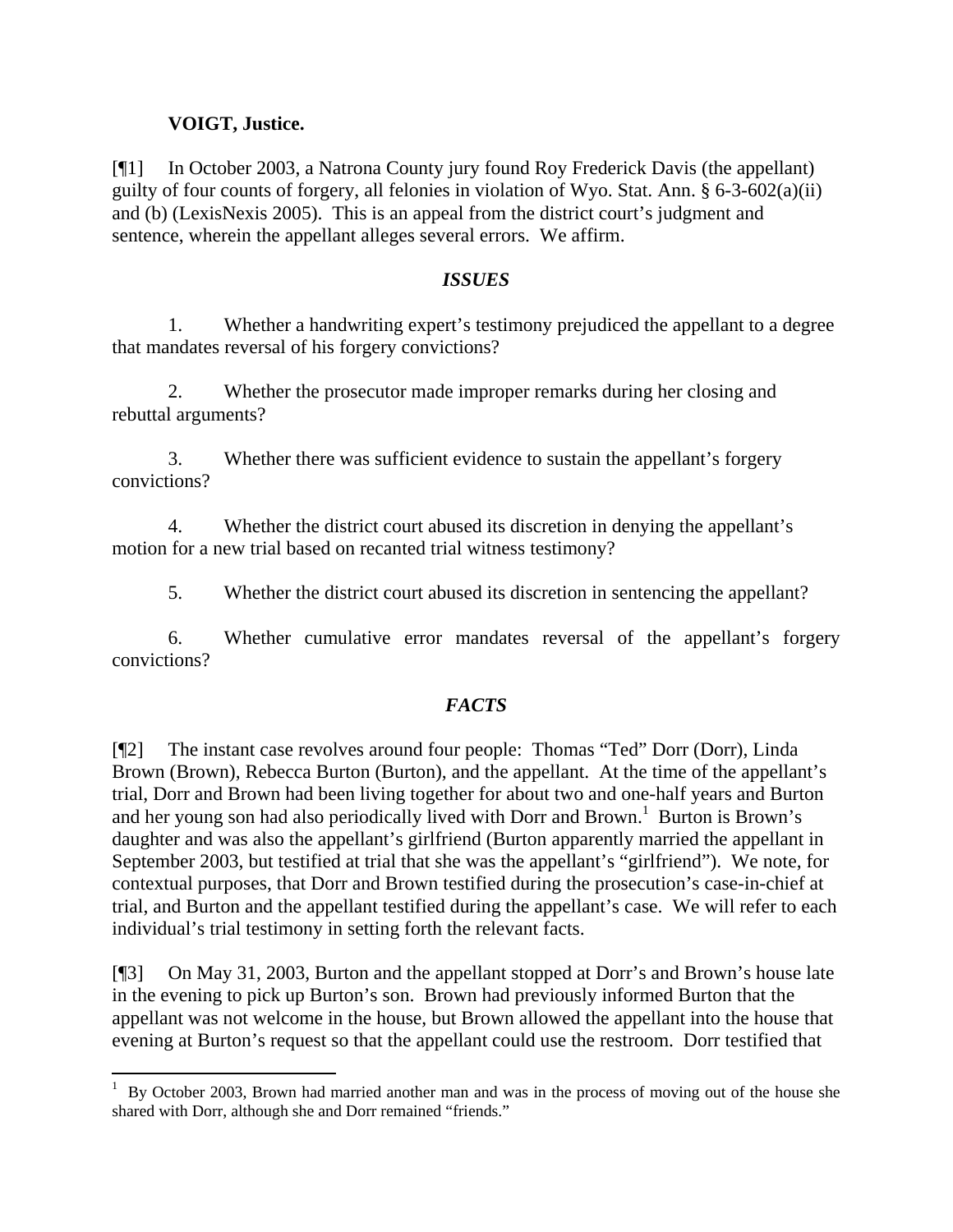he always kept his wallet containing his credit cards "in plain sight" on a counter located between the living room and the kitchen. Burton took the appellant to the restroom's location and the two passed the location of Dorr's wallet on the way to the restroom and again on their return.<sup>[2](#page-2-0)</sup> Neither Dorr nor Brown actually witnessed anyone take anything from Dorr's wallet.

[¶4] A Holiday Inn night auditor in Casper testified that on May 31, 2003, the appellant used the name "Dorr" when he signed a hotel registration card to secure a room for the night (the auditor recalled that the appellant verbally spelled the name for her) and paid for the room with a credit card. The hotel registration card listed the customer as "Thomas Dorr" with a Casper address of 975 East  $12^{th}$  Street (Dorr's and Brown's Mountain View address was 542 Harding). The appellant signed the hotel registration card "Ted Dorr" (which signature authorized the hotel to bill the credit card the appellant presented to the night auditor).

[¶5] Casper Wal-Mart receipts indicate that at about 10:21 a.m. on June 1, 2003, someone used a Visa credit card (last four digits of the account number 0269) to purchase \$163.92 in merchandise (including what appear to have been boys clothing, female underwear, and a pair of boots). The purchase receipt was signed "Thomas Dorr." Natrona County Sheriff's Deputy Chris Poldervaart testified that he viewed a Wal-Mart security video of this transaction, in which video he observed: (1) Burton, her son, and the appellant checking out of the store; (2) their items being placed on the checkstand; (3) the appellant removing a credit card from his wallet, swiping the credit card at the checkstand, placing the credit card back into his wallet, and signing the credit card transaction slip; and (4) the three individuals leaving the store.

[¶6] A Casper JC Penney store receipt indicates that at 11:03 a.m. on June 1, 2003, someone used a Visa credit card (last four digits of the account number 0269) to purchase \$137.73 in merchandise. The receipt was signed "Ted Dorr." A store employee testified that the appellant purchased some clothing (including an adult pair of pants) that day, paid for the items with a credit card bearing the name "Thomas Dorr," and signed the credit card receipt "Ted Dorr."

[¶7] A Casper Target store receipt indicates that at 11:15 a.m. on June 1, 2003, someone used a Visa credit card (last four digits of the account number 0269) to purchase \$37.79 in designer fragrances. The receipt was signed "Thomas Dorr." Deputy Poldervaart testified that he viewed a Target security video, in which video he observed the appellant, Burton and Burton's son approach a checkout register, as well as the presentation of a credit card.

[¶8] The aforementioned account number is that of Dorr's "Camping World" MBNA Visa credit card bearing the name Thomas E. Dorr. Dorr testified that he did not believe that he used this credit card on May  $31<sup>st</sup>$ , that he did not use this credit card on June  $1<sup>st</sup>$  or on June

<span id="page-2-0"></span><sup>&</sup>lt;sup>2</sup> Dorr testified that he was in his computer room at the time, and Burton and the appellant passed by him on their way to the restroom.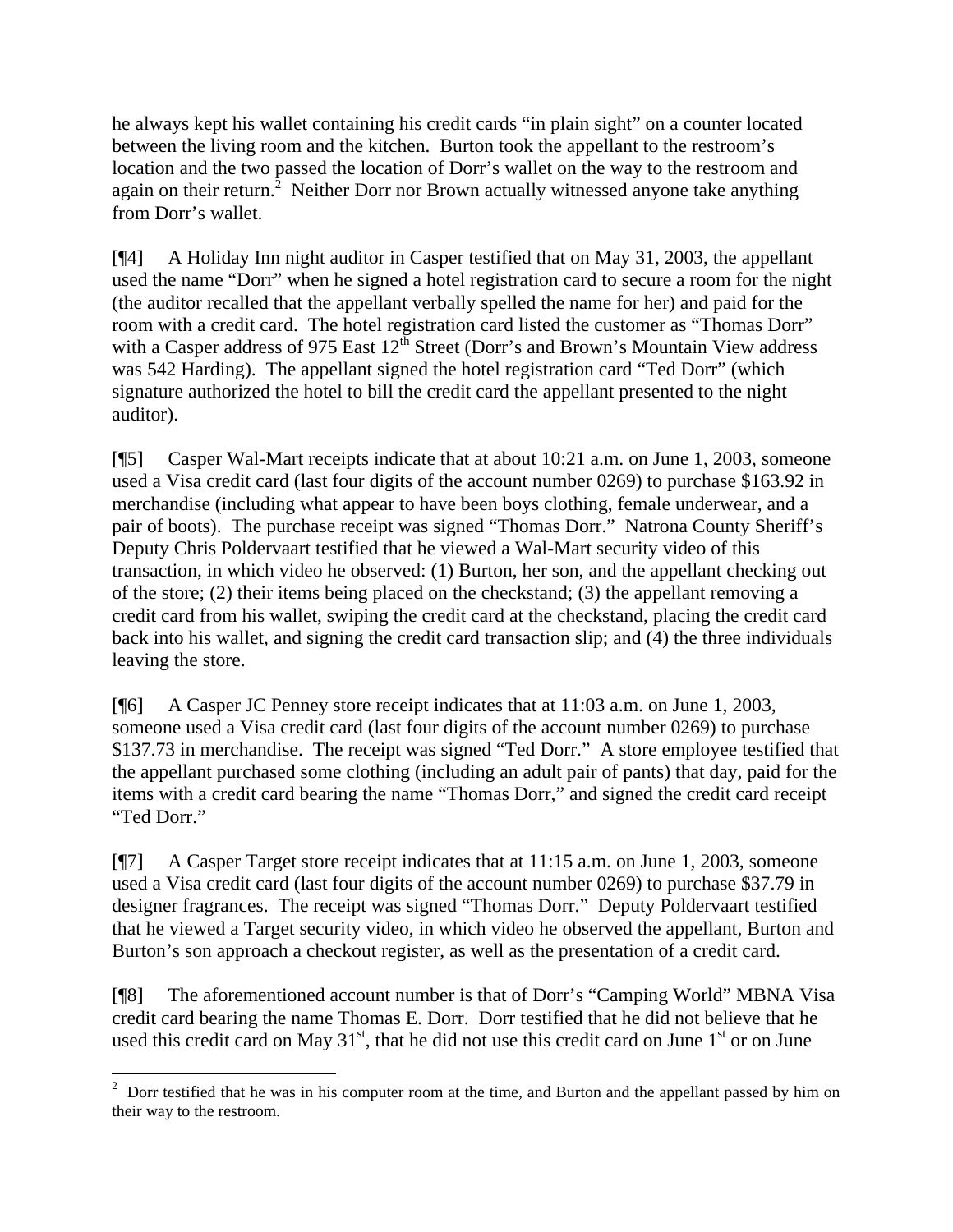$2<sup>nd</sup>$ , and that he did not incur the charges at the Holiday Inn, Wal-Mart, JC Penney, or Target. Dorr testified that he had never given anyone permission to use this particular credit card, that he did not give Burton or the appellant permission to use the credit card, and that Burton did not ask Dorr's permission to use the credit card on May 31<sup>st</sup>.

[¶9] On June 2, 2003, Burton called Brown. Dorr testified that Burton told Brown that the appellant had stolen Dorr's credit card; Brown testified that based on the telephone call, she knew that the appellant "had the credit card . . .." Brown then arranged to meet Burton at a local convenience store. At the convenience store, Burton exited her vehicle (the appellant remained in Burton's vehicle) and entered the vehicle containing Dorr and Brown. According to Dorr and Brown, Burton handed Dorr his credit card<sup>[3](#page-3-0)</sup> and stated that the appellant had stolen the credit card and also that Burton had not used the credit card.

[¶10] Dorr wanted to report the theft to law enforcement, and Brown testified that she told Burton that Brown was calling 911 and Burton needed to take the appellant to the police department immediately. When the four individuals arrived at the police station, the appellant exited Burton's vehicle and left the area on foot.<sup>[4](#page-3-1)</sup> Law enforcement advised Dorr to cancel his credit card; Dorr did so and was immediately issued a new credit card account number. Dorr received a letter a few days later issuing him a new personal identification number (PIN) for the credit card account number he had canceled. The credit card company informed Dorr that a man who identified himself as Dorr had requested a new PIN for that credit card account number on June 1, 2003. Dorr testified that he did not request the new PIN.

[¶11] Deputy Poldervaart began investigating the case and met with the appellant on June 5, 2003. At that time, the appellant denied that he stole Dorr's credit card, denied that he entered the Holiday Inn (he waited in the car), and admitted that he was present for the transactions at Wal-Mart, JC Penney, and Target.<sup>[5](#page-3-2)</sup> In a subsequent interview, the appellant initially denied using Dorr's credit card (particularly at Wal-Mart), but when Deputy Poldervaart informed the appellant of the Wal-Mart security video, the appellant reportedly admitted that he signed the credit card receipts at Target, Wal-Mart, and JC Penney. The appellant denied that he entered Dorr's and Brown's house on May  $31<sup>st</sup>$  and continued to deny that he used Dorr's credit card at the Holiday Inn.

 $\overline{a}$ 

<span id="page-3-0"></span><sup>3</sup> Dorr testified that he does not normally sign the back of his credit cards and that he thought that he had written "see ID" on the back of this particular credit card. The signature line of the credit card Burton handed Dorr had been "completely scratched off" and was not in the same condition as it had been when the card was last in Dorr's possession.

<span id="page-3-1"></span><sup>&</sup>lt;sup>4</sup> The appellant testified that Burton told him that "it didn't pertain" to the appellant, so the appellant left to price a bus ticket to Ohio so that he could visit a sick relative.

<span id="page-3-2"></span><sup>5</sup> The appellant testified that he did not deny entering the Holiday Inn or signing the credit card receipt at the Holiday Inn. There is some indication in the record that the appellant testified at the preliminary hearing in this matter that he denied that he "signed anything at the Holiday Inn" when speaking with Deputy Poldervaart.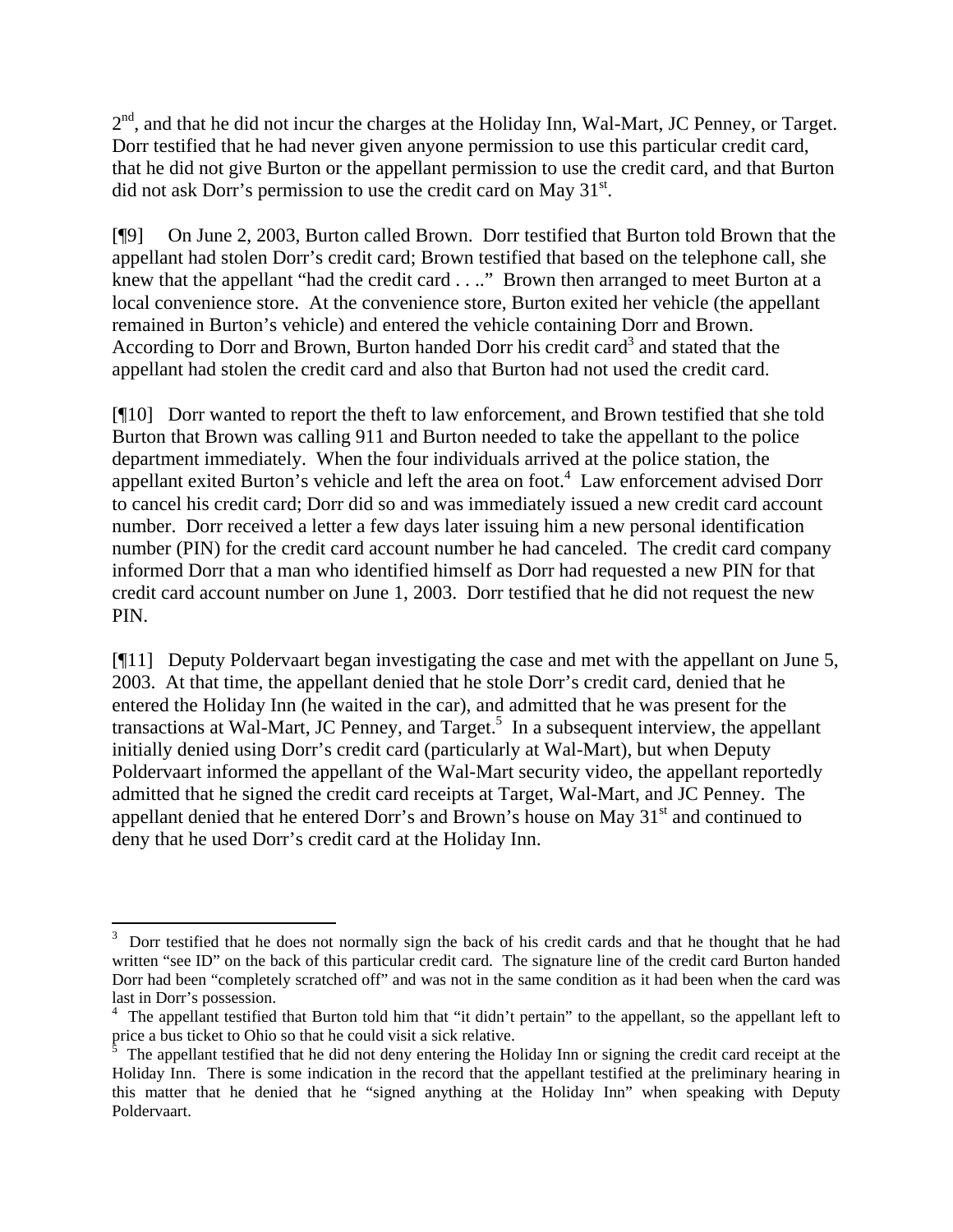[¶12] Deputy Poldervaart also met with Burton. At first, Burton said that she did not sign the credit card receipts at issue because she did not know that they were using Dorr's credit card. Burton stated at another time that she (and not the appellant) took Dorr's credit card, with Dorr's permission. Deputy Poldervaart also testified that he learned that as a result of discussions between Burton and the appellant, Burton was willing to "take a misdemeanor charge for the theft of the card and state that she told [the appellant] that she had permission which could eliminate [the appellant's criminal] charges" because the "penalty would be less for her than it would be for [the appellant]."[6](#page-4-0)

[¶13] Burton provided her own version of these events during her trial testimony. On May 30, 2003, she asked Brown for money to purchase clothing for Burton, her son, and the appellant on June 1<sup>st</sup>. According to Burton, Dorr offered to give Burton his credit card for that purpose. On May  $31<sup>st</sup>$  at about 11:45 p.m., Burton retrieved her son from Dorr's and Brown's house and began to drive back to Douglas. Burton returned to the house because she had forgotten to print off a resumé on Brown's computer. When they arrived at the house, the appellant needed to use the restroom and Brown granted the appellant permission to enter the house for that purpose. Burton and the appellant passed Dorr on the way to the restroom, and Burton returned to Brown's location to print the resumé. The appellant rejoined Burton and Brown, and Dorr was "right behind" the appellant.<sup>[7](#page-4-1)</sup>

[¶14] According to Burton, Brown suggested that due to the late hour of the day and the fact that Dorr had already agreed to give Burton his credit card the next day, Burton should take Dorr's credit card immediately and stay at a hotel in Casper rather than drive back to Douglas. Dorr directed Burton to his wallet's location and instructed Burton to retrieve the "Camping World" credit card from the wallet.<sup>[8](#page-4-2)</sup> Burton told the appellant that she had permission to use Dorr's credit card and they went to the Holiday Inn in Casper. The appellant used Dorr's credit card to obtain a room at the Holiday Inn because Burton thought it best that a male sign Dorr's name when using the credit card due to past signature problems she had experienced in attempting to use Dorr's credit cards. The appellant then proceeded to use Dorr's credit card to purchase items for Burton, Burton's son, and the appellant at Wal-Mart, JC Penney, and Target.

[¶15] Burton further testified that Dorr had previously allowed her to use his credit cards (although not the credit card at issue in the instant case) six or seven times and that she told the appellant that she had the authority to use Dorr's credit cards. For example, in January

<span id="page-4-0"></span>EV Burton testified that she gave Deputy Poldervaart "substantially different" statements that were not under oath because he threatened to "make sure that [Burton] would spend five years in Lusk" and because Dorr threatened Burton. Dorr testified that he did not threaten to take Burton's son away from her and that he did not "believe" that he threatened to have Burton arrested for the use of his credit card. Brown testified that she never threatened to have Burton arrested for the use of Dorr's credit card because Burton stated that she did not use the credit card. However, Brown had told Burton at some point that Burton's son would be taken from her if she did not "straighten up . . .."

<span id="page-4-1"></span><sup>&</sup>lt;sup>7</sup> According to Burton, Dorr drinks "every day" and had been drinking that day.

<span id="page-4-2"></span> $8\,$  Burton also signed an affidavit on July 7, 2003, for the appellant's trial counsel stating that she took the credit card from Dorr's wallet with his express permission.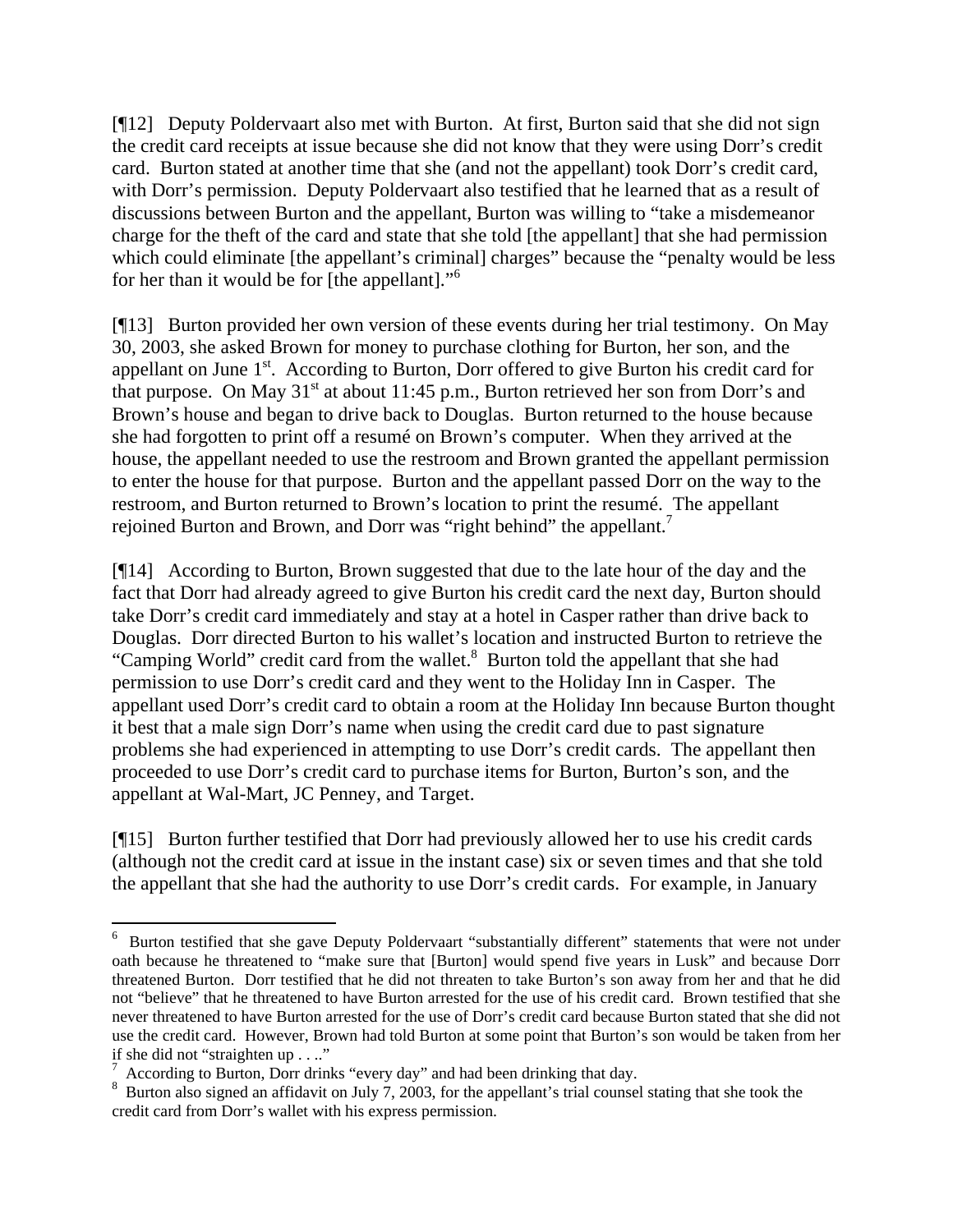2003, Dorr gave Burton a credit card to purchase a tire for Burton's car; the merchant would not allow Burton to use the credit card and Dorr came to the merchant personally to sign for the transaction. In April 2003, Dorr gave Burton a credit card to pay for a hotel room at the Casper Hearthside Inn; the hotel would not accept the credit card because neither Burton nor the appellant's name was on the card, so Dorr came to the hotel personally to sign for the transaction. According to Burton, Dorr also gave her (and the man she was dating at the time) a credit card to use during a trip to  $O<sup>9</sup>$  $O<sup>9</sup>$  $O<sup>9</sup>$ .

[¶16] The appellant, who had prior felony convictions for obtaining money by check fraud and providing a false statement on a loan application, testified that he did not steal Dorr's credit card. Burton took the credit card and told the appellant that she did so with Dorr's permission. The appellant admitted that he then used Dorr's credit card at the Holiday Inn, Wal-Mart, JC Penney, and Target; the appellant signed the credit card receipts at these locations because he thought he had permission to do so and Burton wanted him to do so because of his gender. The appellant also claimed to have been present when Dorr had previously permitted Burton to use Dorr's credit cards, but acknowledged that Dorr never personally gave the appellant permission to use Dorr's credit cards.

[¶17] The appellant was ultimately charged with four counts of forgery, all felonies, in violation of Wyo. Stat. Ann. § 6-3-602(a)(ii) and (b). In October 2003, a jury found the appellant guilty of all four counts. The district court sentenced the appellant to serve five to eight years in prison for each conviction, the sentences to run concurrently. The appellant now appeals from the district court's judgment and sentence.

#### *DISCUSSION*

#### *Expert Witness Testimon*y

[¶18] The appellant claims that the district court abused its discretion in admitting the expert trial testimony of Chris Reed (Reed), a self-described "document examiner . . .." In particular, according to the appellant, Reed lacked the training and experience to qualify as an expert witness and to offer her expert opinion as to whether the appellant executed the credit card documents at issue. The appellant objected to Reed's testimony at trial; however, the district court (citing our opinion in *Williams v. State*, 2002 WY 184, 60 P.3d 151 (Wyo. 2002)) ultimately allowed Reed to testify as a "trained handwriting expert analyst . . .." Reed proceeded to testify that she compared several "question" documents (credit card receipts from the Holiday Inn,<sup>10</sup> Wal-Mart, JC Penney, and Target) with known handwriting samples

<span id="page-5-0"></span><sup>&</sup>lt;sup>9</sup> Dorr testified that in May he allowed Burton to use a different credit card for "basic emergencies" when Burton needed to take a trip to retrieve her car in Ohio. Dorr believed that the appellant used Dorr's credit card on that trip, without Dorr's permission. Burton testified that another male (not the appellant) used Dorr's credit card on the trip with Dorr's express permission. Dorr also acknowledged that he purchased a tire for Burton with a credit card, but that he did not give Burton permission to use the credit card.

<span id="page-5-1"></span><sup>&</sup>lt;sup>10</sup> The appellant claims that the Holiday Inn receipt was never admitted into evidence. However, the record reveals that the Holiday Inn receipt, or an identical copy thereof, was admitted into evidence (without objection) as State's Exhibit 1 during the testimony of Holiday Inn night auditor Amanda Albertson. Reed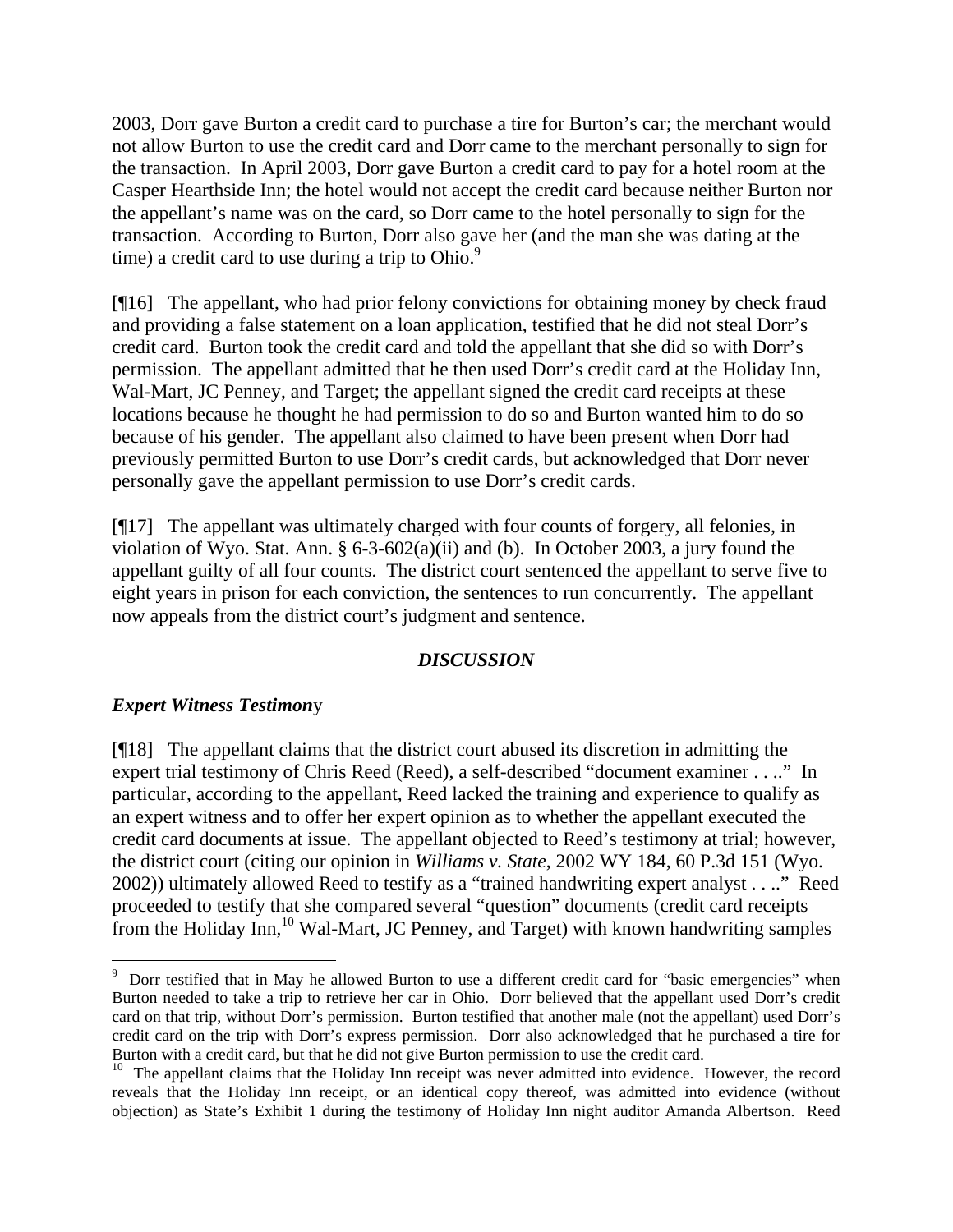obtained from Dorr, Burton, and the appellant. Reed concluded that, based on these comparisons, it was "highly probable" that the appellant executed the Wal-Mart, JC Penney, and Target receipts and that the appellant "probably" executed the Holiday Inn receipt.

[¶19] We typically review "matters pertaining to the admission of testimony of expert witnesses" for an abuse of discretion. *Id.* at  $\sqrt{9}$  5, 60 P.3d at 153-54. However, we need not address the specifics of Reed's testimony or the district court's ruling in great detail because even if we were to assume, for purposes of this appeal, that the district court erred in admitting Reed's testimony, the appellant has not demonstrated that he was prejudiced by such testimony to a degree that would require a reversal of his convictions. An error

> must be "injurious or prejudicial" to warrant a reversal, and it is the burden of the party appealing to establish the injurious or prejudicial nature of the error. *Spilman v. State*, 633 P.2d 183 (Wyo.1981). We have said that for an error to be regarded as harmful, there must be a reasonable possibility that in the absence of the error, the verdict might have been more favorable to the defendant. *Roderick v. State*, 858 P.2d 538, 550 (Wyo.1993): *White v. State*, 2003 WY 163, ¶ 7, 80 P.3d 642, ¶ 7 (Wyo.2003).

*Condra v. State*, 2004 WY 131, ¶ 29, 100 P.3d 386, 394 (Wyo. 2004). *See also Skinner v. State*, 2001 WY 102, ¶ 25, 33 P.3d 758, 766-67 (Wyo. 2001), *cert. denied*, 535 U.S. 994 (2002).

[¶20] Reed's testimony only encompassed whether the appellant executed the credit card documents at issue. We have previously set forth the overwhelming evidence that the appellant executed these documents (including the appellant's own trial testimony that he did so), and the appellant did not dispute that he executed such documents at trial. The appellant's trial counsel stated in her opening statement that the appellant "has never said that he didn't do these things – he did sign for the hotel room at the Holiday Inn" and further: "So you need to know every time [the appellant] signed that credit card, we offer to stipulate to that. He signed for this credit card; he did get items; and [Burton] got some items." The appellant's trial counsel similarly stated the following during her closing argument:

> So what evidence did you see or hear? Well, we talked all about these credit card receipts and people deciding who signed what. That's uncontradicted. [The appellant] signed the credit card receipts; so you've got that element. He did it; he said he did it. We don't need all that stuff. You already know that. So you can review those all you want. That's a done deal. He signed them.

 $\overline{a}$ 

referred to a separate copy of that receipt labeled State's Exhibit 7 during her testimony. Exhibit 7 apparently was not admitted into evidence.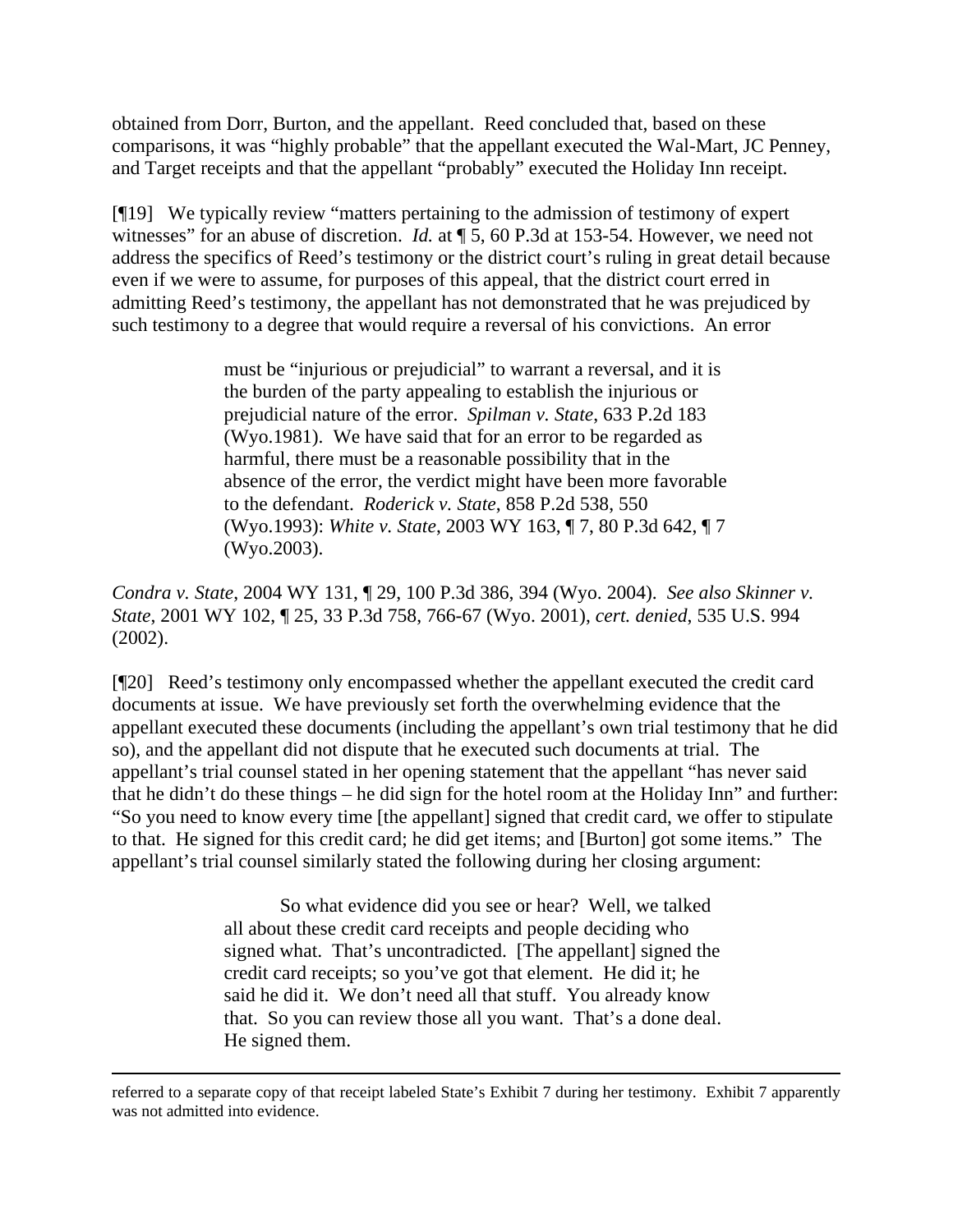[¶21] Clearly, admission of Reed's testimony did not prejudice the appellant, and reversal of his convictions is not appropriate on that basis.

### *Closing Argument*

[¶22] The appellant asserts that during the State's closing argument, the prosecutor misstated key facts to the jury, improperly personalized her argument, improperly commented on, or vouched for, the credibility of trial witnesses, and implied that the appellant's testimony was not credible simply because he had been charged with crimes in the instant case.

[¶23] We review allegations of prosecutorial misconduct "'by reference to the entire record . . ..'" *Mazurek v. State*, 10 P.3d 531, 542 (Wyo. 2000) (*quoting English v. State*, 982 P.2d 139, 143 (Wyo. 1999)). Such allegations "'hinge on whether a defendant's case has been so prejudiced as to constitute denial of a fair trial.'" *Id.*

> Prosecutorial misconduct "has always been condemned in this state." *Valerio v. State*, 527 P.2d 154, 156 (Wyo.1974). Whether such misconduct has been reviewed on the basis of harmless error, W.R.Cr.P. 52(a) and W.R.A.P. 9.04, or on the basis of plain error, W.R.Cr.P. 52(b) and W.R.A.P. 9.05, this Court has focused on whether such error . . . affected the accused's "substantial rights." The accused's right to a fair trial is a substantial right. Wyo. Const. art. 1, §§ 6, 9, and 10; *and see, e.g., Jones v. State*, 580 P.2d 1150, 1154 (Wyo.1978). Before we hold that an error has affected an accused's substantial right, thus requiring reversal of a conviction, we must conclude that, based on the entire record, a reasonable possibility exists that, in the absence of the error, the verdict might have been more favorable to the accused. *Jones v. State*, 735 P.2d 699, 703 (Wyo.1987). We read this standard to be in consonance with the standard followed by the United States Supreme Court[.]

*Earll v. State*, 2001 WY 66, ¶ 9, 29 P.3d 787, 789-90 (Wyo. 2001). *See also Lancaster v. State*, 2002 WY 45, ¶ 31, 43 P.3d 80, 93-94 (Wyo. 2002).

[¶24] The appellant bears the burden of establishing prosecutorial misconduct. *Id.* at ¶ 32, 43 P.3d at 94. Because the appellant did not object to the alleged incidents of misconduct at trial, "it is incumbent upon him to demonstrate plain error" in that "the record clearly shows an error that transgressed a clear and unequivocal rule of law which adversely affected a substantial right." *Condra*, 2004 WY 131, ¶ 6, 100 P.3d at 389; *Compton v. State*, 931 P.2d 936, 939 (Wyo. 1997).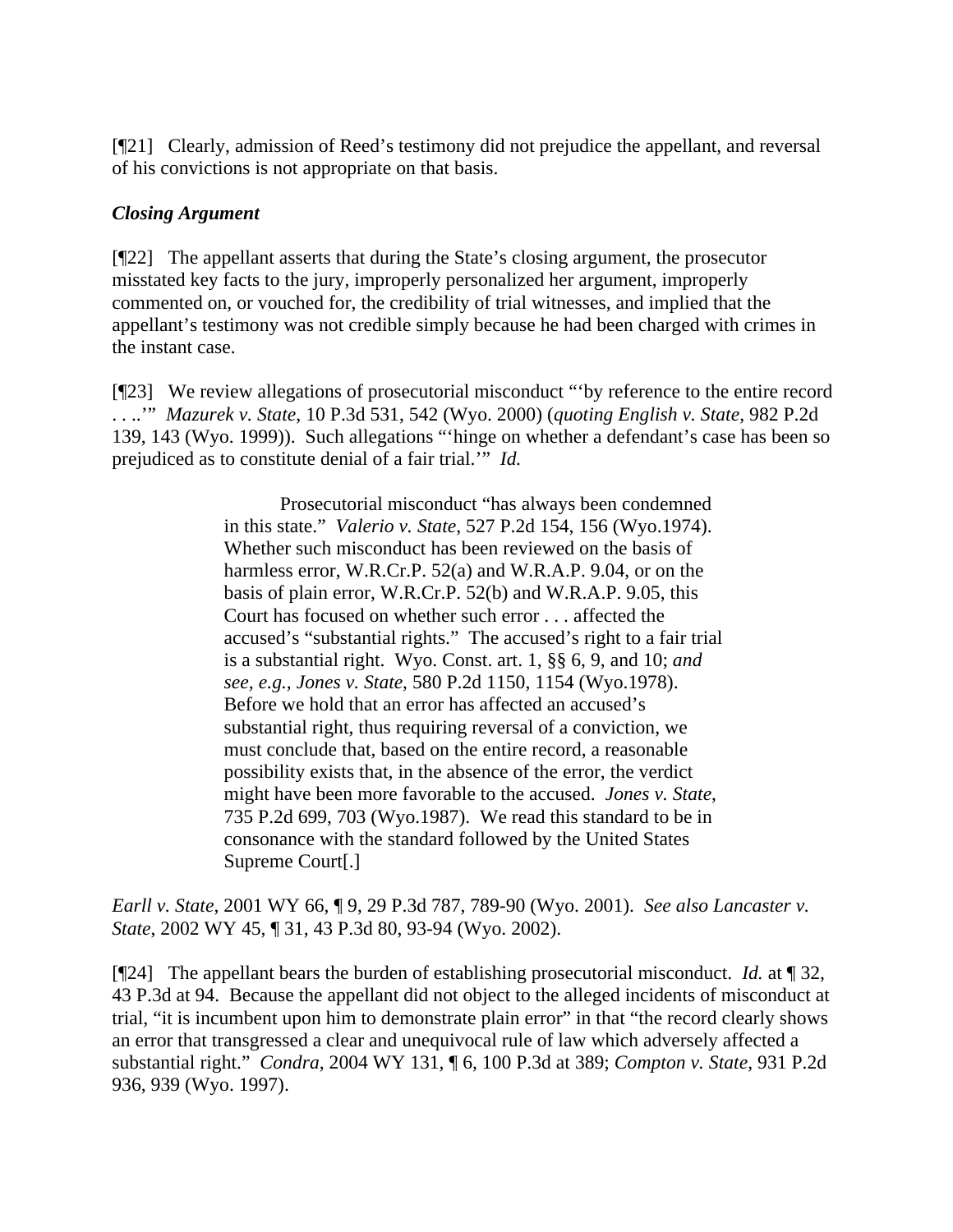#### [¶25] Closing arguments

must be based upon the evidence submitted to the jury. The purpose of closing argument is to allow counsel to offer ways of viewing the significance of the evidence. *Hopkinson v. State*, 632 P.2d 79, 145 (Wyo.1981). Prosecutors, just like defense counsel, may review the evidence and suggest to the jury inferences based thereon. . . . There are limits, however, on prosecutor's closing arguments that are designed to insure the fairness of the trial and prevent compromise of the judicial system.

*Dysthe v. State*, 2003 WY 20, ¶ 24, 63 P.3d 875, 884-85 (Wyo. 2003). In *Wilks v. State*, 2002 WY 100, ¶ 27, 49 P.3d 975, 986-87 (Wyo. 2002) (*quoting* I A.B.A., Standards for Criminal Justice 3-5.8 at 3.87 to 3.88 (2d ed. 1980)), we stated:

> In *Trujillo v. State*, 2002 WY 51, ¶ 5, 44 P.3d 22, ¶ 5 (Wyo.2002), this court set forth the following broad guidelines found in the Standards for Criminal Justice which are applicable to a prosecutor's arguments to a jury:

> > "(a) The prosecutor may argue all reasonable inferences from evidence in the record. It is unprofessional conduct for the prosecutor intentionally to misstate the evidence or mislead the jury as to the inferences it may draw.

(b) It is unprofessional conduct for the prosecutor to express his or her personal belief or opinion as to the truth or falsity of any testimony or evidence or the guilt of the defendant.

(c) The prosecutor should not use arguments calculated to inflame the passions or prejudices of the jury.

(d) The prosecutor should refrain from argument which would divert the jury from its duty to decide the case on the evidence, by injecting issues broader than the guilt or innocence of the accused under the controlling law, or by making predictions of the consequences of the jury's verdict.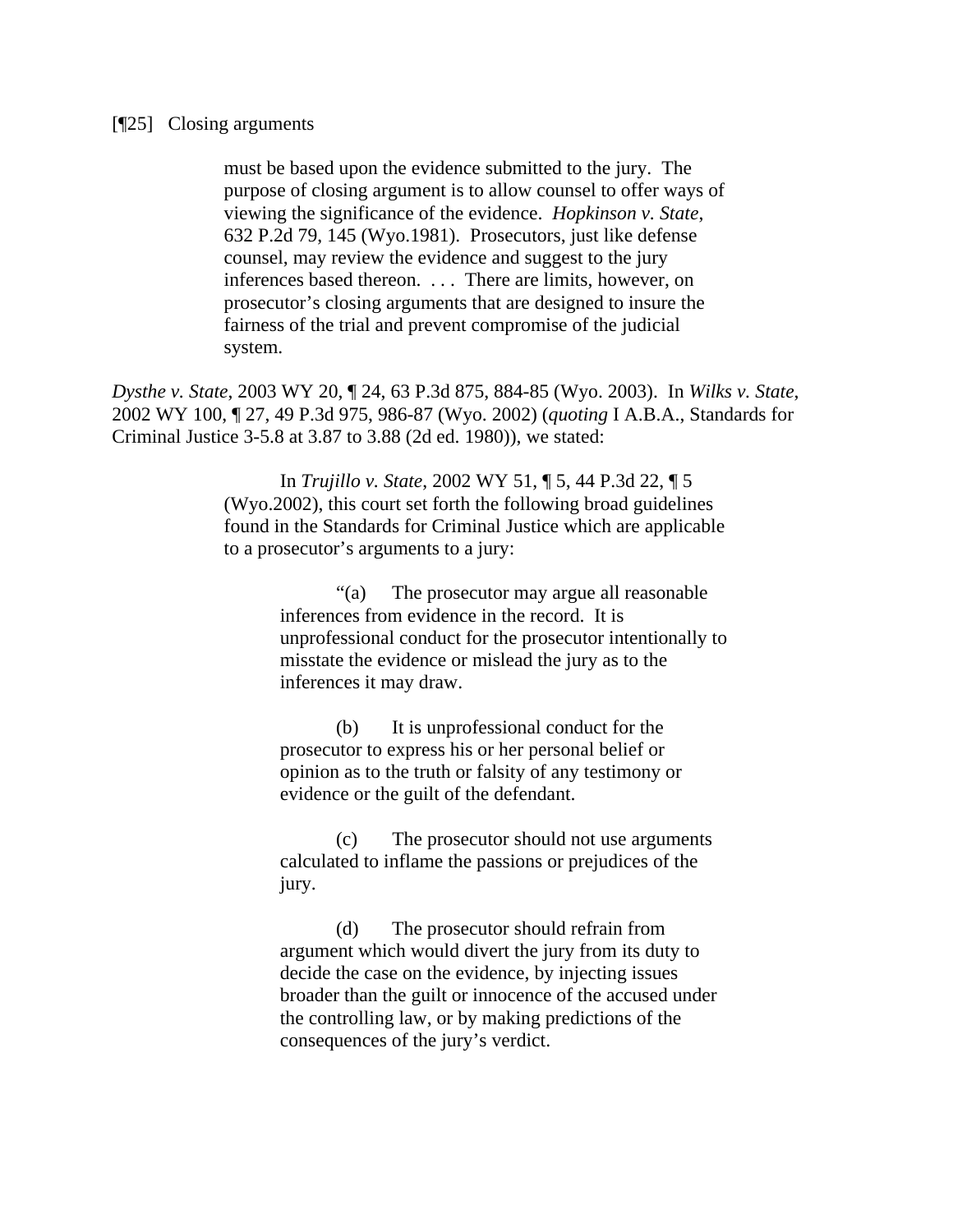(e) It is the responsibility of the court to ensure that final argument to the jury is kept within proper, accepted bounds."

[¶26] The appellant claims that the prosecutor misstated three "key facts" to the jury. First, the prosecutor argued that Reed "determined that it's a high degree of probability that [the appellant] did sign that credit card receipt at the Holiday Inn," but Reed actually testified that she had "lowered" her opinion "a level" from "highly probable" to "probably." It does not appear from the context of the prosecutor's argument that this was an attempt intentionally to misstate the evidence or mislead the jury and the appellant has not demonstrated that he was prejudiced by the prosecutor's argument because he admitted during his own trial testimony that he signed the credit card receipt at the Holiday Inn in Casper.

[¶27] Second, the prosecutor argued as follows:

And the other store was the Wal-Mart store. We heard testimony that Mr. Dorr's credit card was used at the Wal-Mart store on June 1, 2003. We had testimony of a video which showed Mr. Davis in the checkout line.

[Appellant's trial counsel]: Objection, Your Honor. We didn't see a video.

[The district court]: Counsel, I'm going to limit your argument to what evidence was introduced.

[Prosecutor]: We had testimony that a video was viewed. And through that video, we were told that Mr. Davis was seen in the checkout line. He pulls out of his wallet a credit card, and he pulls out the credit card and signs the receipt.

We heard testimony that that was the receipt signed and the name on there shows Thomas Dorr's signature. From the video and from the receipts, the date and the time are the same. That came from testimony of viewing the video. So clearly Mr. Dorr's credit card was used at Wal-Mart.

The appellant claims that this argument was improperly based on "some unadmitted video" and therefore lacked evidentiary support in the record. However, the prosecutor's argument clearly was not improper because it accurately conveyed Deputy Poldervaart's testimony as to what he viewed on the Wal-Mart security video. The appellant did not object to this witness testimony at trial and has not raised any issue with respect to such testimony on appeal.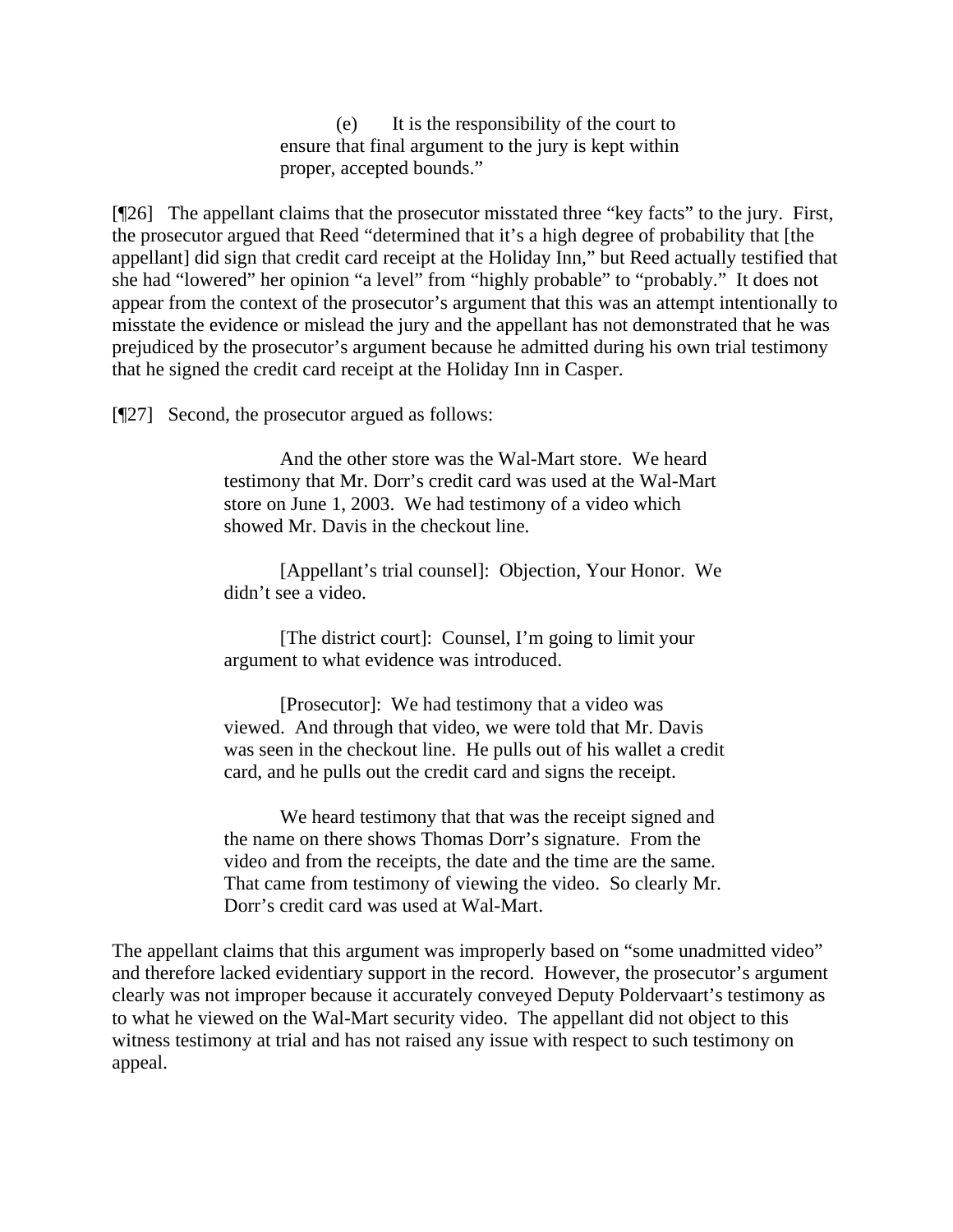[¶28] Third, during her rebuttal argument, the prosecutor referred to trial witness "Westfall" in discussing a photo lineup identification of the appellant when it was actually witness "Albertson" who testified in that regard. Yet, it was the appellant's trial counsel who first referred (inaccurately) to witness "Westfall" during her closing argument. The prosecutor merely followed suit in responding to the appellant's argument during her rebuttal argument and the appellant does not claim that the prosecutor misstated the substance of the trial testimony at issue. Needless to say, we find no error here.

[¶29] The appellant next asserts that the emphasized remarks contained in the following excerpts of the prosecutor's closing argument were improper because the prosecutor personalized her argument, commented on, or vouched for, the credibility of trial witnesses, and implied that the appellant's testimony was not credible simply because he had been charged with crimes in the instant case.<sup>11</sup> In arguing the merits of the appellant's defense and the credibility of each of the primary trial witnesses, the prosecutor stated the following:

> When you apply that theory to the facts of this case, you have to ask yourself, does that make sense? Ms. Burton testified in this case that she told Mr. Davis it's probably better to sign as "Thomas Dorr." So Mr. Davis did sign the receipts as "Thomas" or "Ted Dorr." Why would she do that? Why did he do that? *If he truly believed he had permission* to use Thomas Dorr's credit card, he could have signed his name to it. *And if he truly believed he had permission* and if, for some reason, the cashiers or the clerks did not accept that credit card because he was not Thomas Dorr, worst case scenario, he would call Mr. Dorr to sign the receipt and get what they wanted. And that did not happen because permission was never given.

Once again, you have the burden to evaluate which story makes sense. And it's your burden to determine which story is more likely to be correct.

\* \* \*

 $\overline{a}$ 

 You need to ask yourself, did Mr. Davis honestly and reasonably believe he had permission to use Mr. Dorr's credit card.

 We heard testimony from Mr. Dorr and Ms. Brown that Mr. Davis was not welcome in that house; he had not been welcome in that house. You heard testimony from Ms. Burton that Mr. Davis was not welcome in their house. You heard

<span id="page-10-0"></span> $11$  We have omitted some of the excerpts referenced in the appellant's appellate brief because we are unable to discern the basis upon which they were objectionable.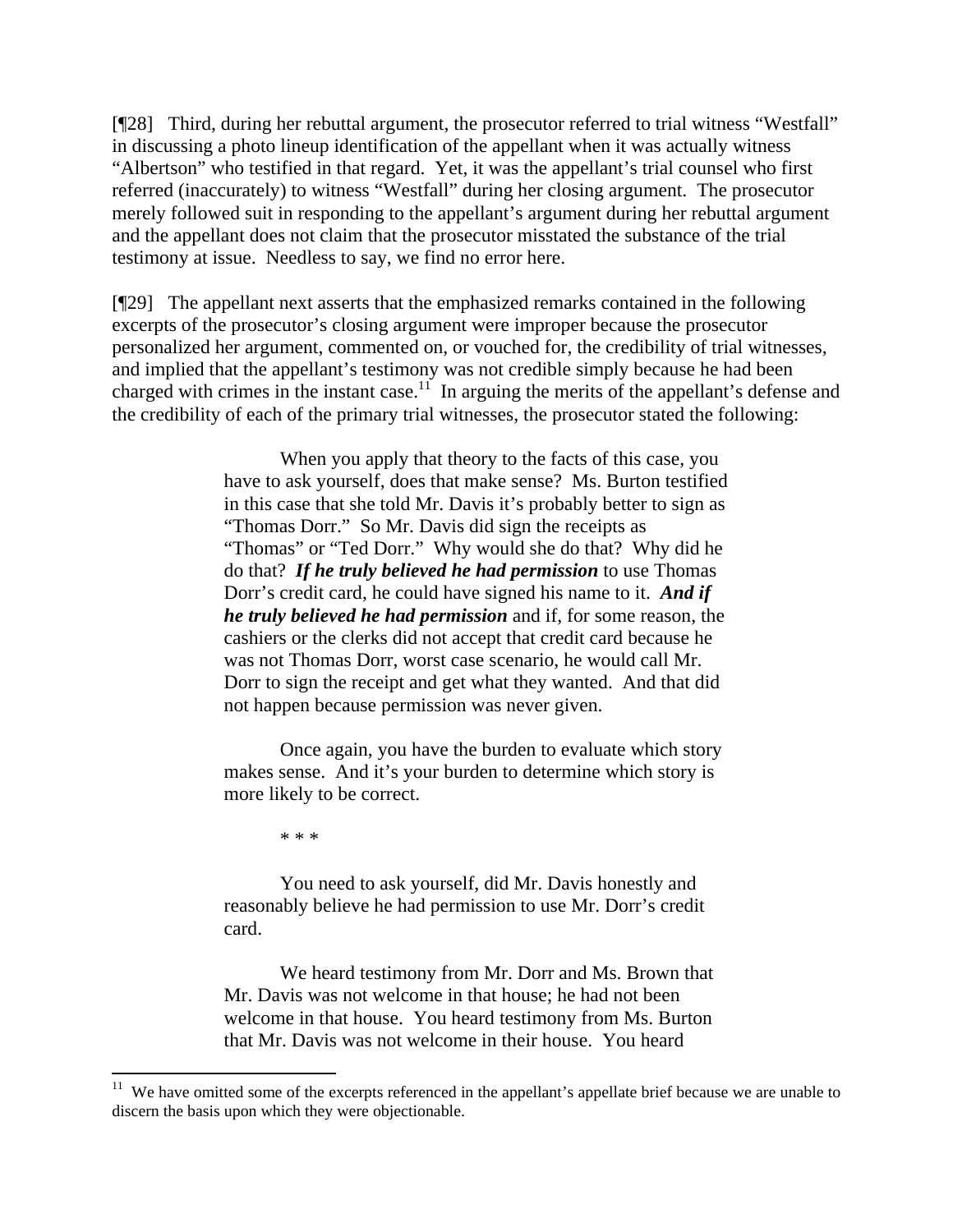testimony from the defendant, Mr. Davis; he knew he was not welcome in Ted Dorr and Linda Brown's house. The defendant knew that. The defendant knew, pursuant to his testimony, that Ms. Burton's family did not like him. You heard testimony they had no relationship. They didn't pal around. They didn't do anything.

 In fact, you heard testimony that Mr. Davis had to request permission to enter the house to use the rest room. He was not welcome in that house.

*That theory makes no sense.* Somebody he barely knows, somebody who does not let him into his house, somebody he has to ask permission to use the rest room, would give him permission to use his credit card? If believed, generally what that means is anybody could use another's credit card, and when confronted, can say I thought I had permission.

 Based upon that information, *Mr. Davis knew he was not right*; he was not allowed in the house; *he did not honestly and reasonably believe he had permission to use that credit card.* 

 Now you have the opportunity and it's in the jury instructions to look at the credibility of the witnesses. You can look at your life experiences and you can look at their demeanor in the court, their intelligence, their motives. That's open for you to decide who is credible in this case.

 And Mr. Dorr, does he have a motive in the case? Possibly. He's a victim. His credit cards – his credit card was used without his permission. Does he have a personal stake in the action? Maybe. *I don't know.* Does he have anything to gain from it? *No.*

 Ms. Brown, does she have a motive in the case? She was with Mr. Dorr – she is with Mr. Dorr. His credit card was used without his permission. She's a witness to the action. *Does she have a motive – I don't know – to seek justice?* Does she have anything personally to gain from it? *No.*

 You've got Ms. Burton – her motive. Does she have any? Yes. Mr. Davis has been her boyfriend. They still communicate on a regular basis. She has a vested interest in the outcome of this case. Is she biased? Yeah, that is her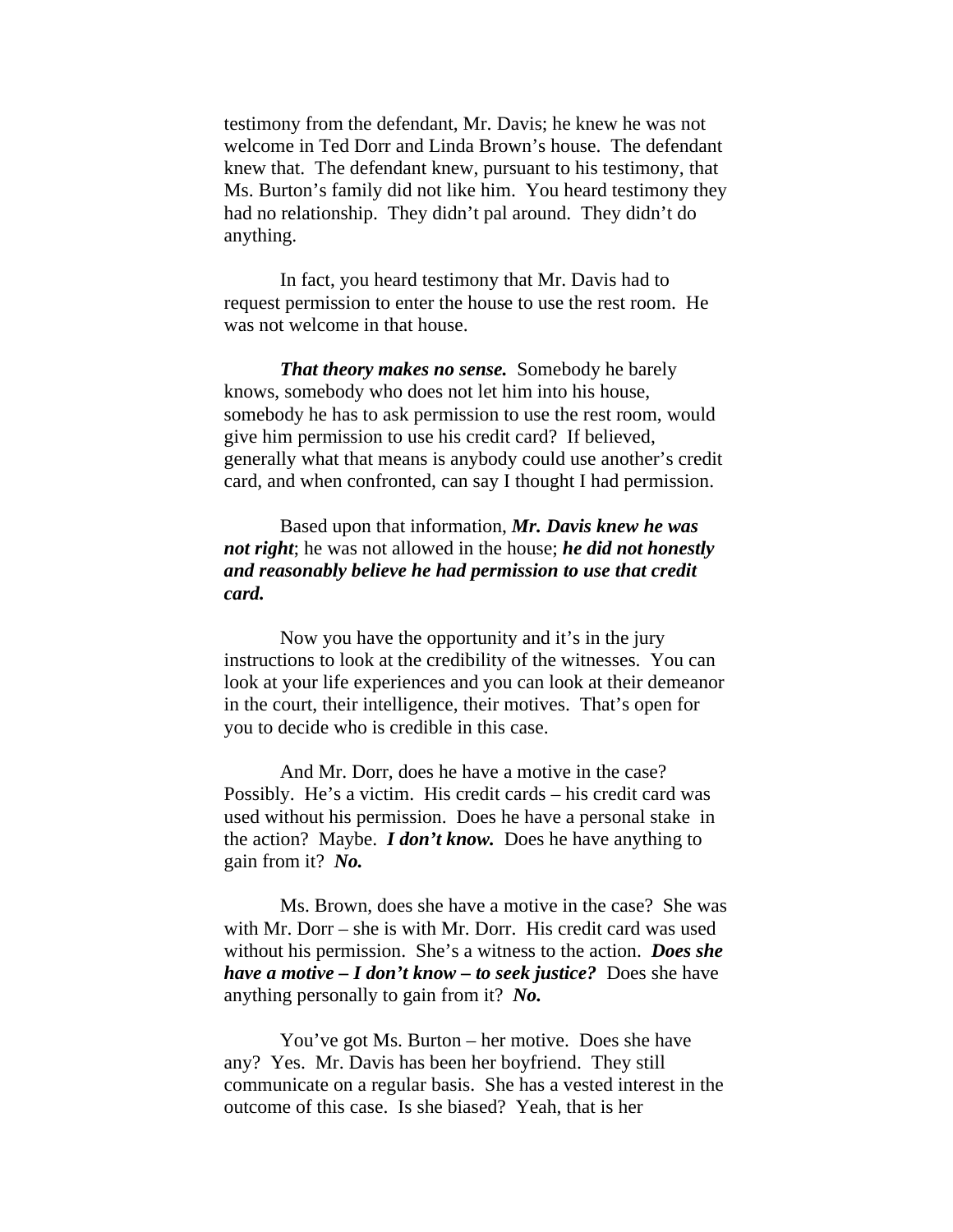boyfriend. And with Ms. Burton, let's look at her inconsistent information. She told Detective Poldervaart one story. She told you yesterday that that was a false report, and what she told you yesterday was the truth.

 You can decide what's the truth and what's not the truth. The reason she said yesterday she gave a false report was because Mr. Dorr threatened her. Then later on, her story changes because Detective Poldervaart threatened her. Then you heard statements that her mother threatened her.

 So Ms. Burton has changed her story *to fit her needs and the needs of Mr. Davis.* You can weigh that when you decide her credibility. And if you decide her testimony is not credible, you don't have to consider it.

 Then there's Mr. Davis. *Does Mr. Davis have a motive? Yeah, he does. He's a defendant in this case. He's been charged with four charges.* Does he have a personal stake in the matter? Yes, he does. *Is he biased? Yes, he is. Once again, he is a defendant.* 

 More importantly, you need to look at Mr. Davis's inconsistent statements. Initially when he met with Detective Poldervaart, he denied everything. Pursuant to testimony from Detective Poldervaart, he denied everything; he wasn't in the house; he had nothing to do with the credit cards; didn't sign anything; he did nothing.

 The next time he met with Detective Poldervaart, he changed his story. Well, I didn't sign the Holiday Inn and I didn't go to the house, but I signed Wal-[M]art, Target, and JC Penney.

 We had a preliminary hearing in this case. Mr. Davis took the stand; he took an oath. Under oath he told the judge, I was not in the house on May  $31<sup>st</sup>$ ; told the judge, I did not sign the credit card receipt at the Holiday Inn. He did tell the judge, I did sign the receipt at Target, Wal-Mart, and JC Penney.

 Yesterday, Mr. Davis takes the stand under oath. He tells you, I did sign the receipt at the Holiday Inn and the JC Penney store and Wal-Mart and Target. And I did go into the house on May  $31<sup>st</sup>$ . He's changed his story. Do you have to believe him today? What makes you believe him today? He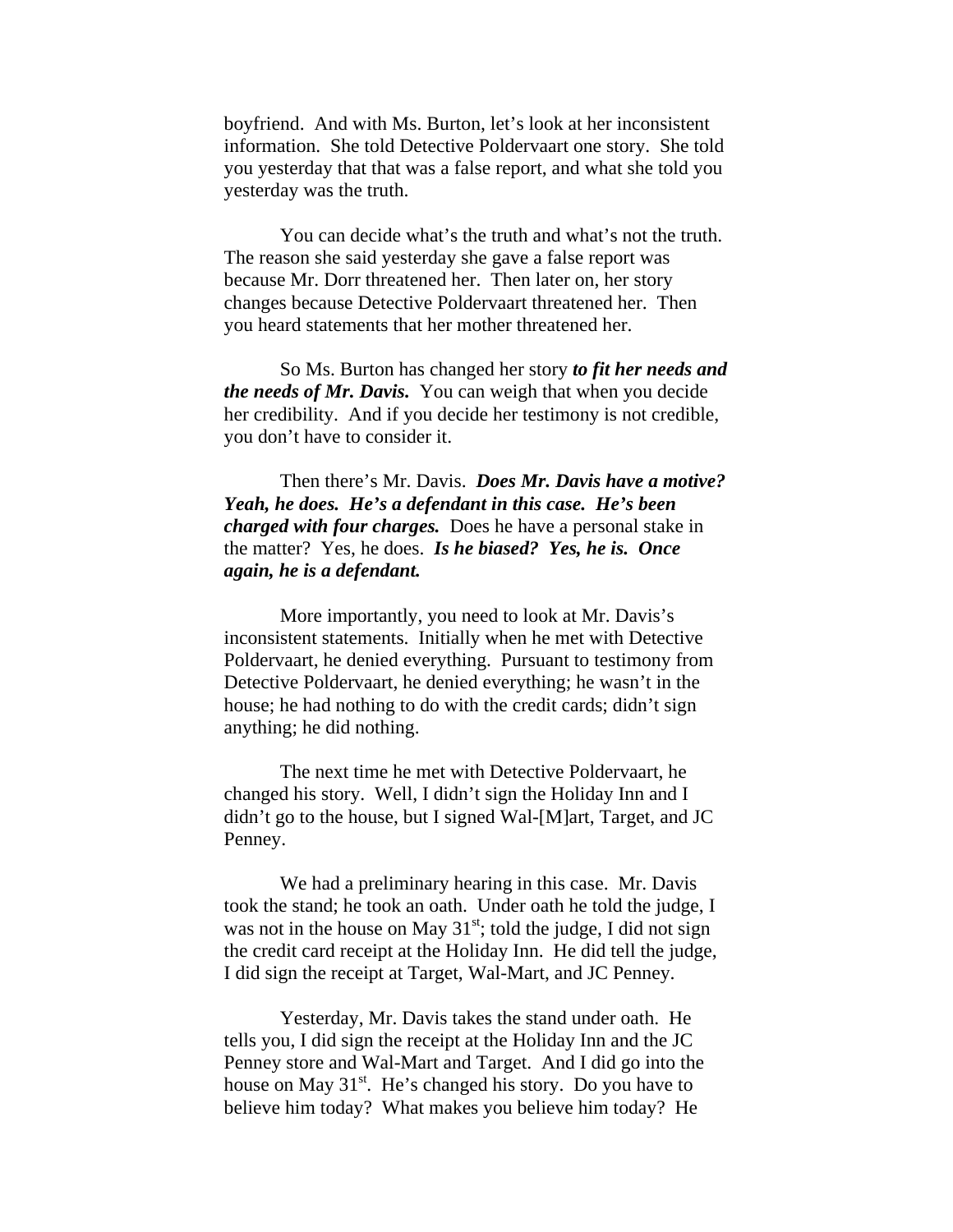admitted that he did not tell the truth at the preliminary hearing. You get to decide whether he's credible or not on the witness stand.

 This is a man, through his testimony, has a high school education and at least three years of college. This is a man who read his Miranda Rights. He read them twice. He was read them twice on two separate days, and he signed them two separate days. So when you go in to decide his credibility, also look at Exhibit 13.

 Mr. Davis testified that he's got two prior felony convictions. . . . And both of those crimes involved crimes of dishonesty. One was obtaining money by fraud; one was false reporting. . . .

 Now, you cannot use those convictions to prove that Mr. Davis committed these crimes. You cannot do that. But you can use those convictions to weigh his credibility. You cannot use them to say, he did it before; he'll do it now. But you can certainly look at his credibility and the totality of factors.

 And the State argues to you that Mr. Davis did not have permission. Mr. Davis knew what he was doing. He had no permission whatsoever from Mr. Dorr nor from Rebecca Burton.

[¶30] In the absence of a more particular appellate analysis, or the citation to more pertinent legal authority, $^{12}$  we fail to see how the emphasized remarks amounted to the prosecutorial misconduct claimed by the appellant. Instead, the remarks appear to be the prosecutor's legitimate argument as to what particular inferences the jury should (and should not) make based on the evidence produced at trial, and what evidence and other factors the jury should weigh in evaluating the credibility of Dorr, Brown, Burton, and the appellant. The prosecutor also repeatedly emphasized during her argument that it was the jury's role to decide which theory of the case made the most "sense" based on the evidence and to decide which witnesses were credible.

[¶31] The only potentially objectionable remark was the prosecutor's argument that the jury should consider whether the appellant had a motive or bias due to his interest in the outcome of the case. However, the appellant has not demonstrated that this remark violated a clear and unequivocal rule of law under the particular circumstances of the instant case. The district court instructed the jury that the jury was "the sole judge of the credibility of the

<span id="page-13-0"></span> $12$  The remarks at issue in the instant case are not comparable to, and do not rise to the level of, those at issue in the legal authority cited in the appellant's appellate brief.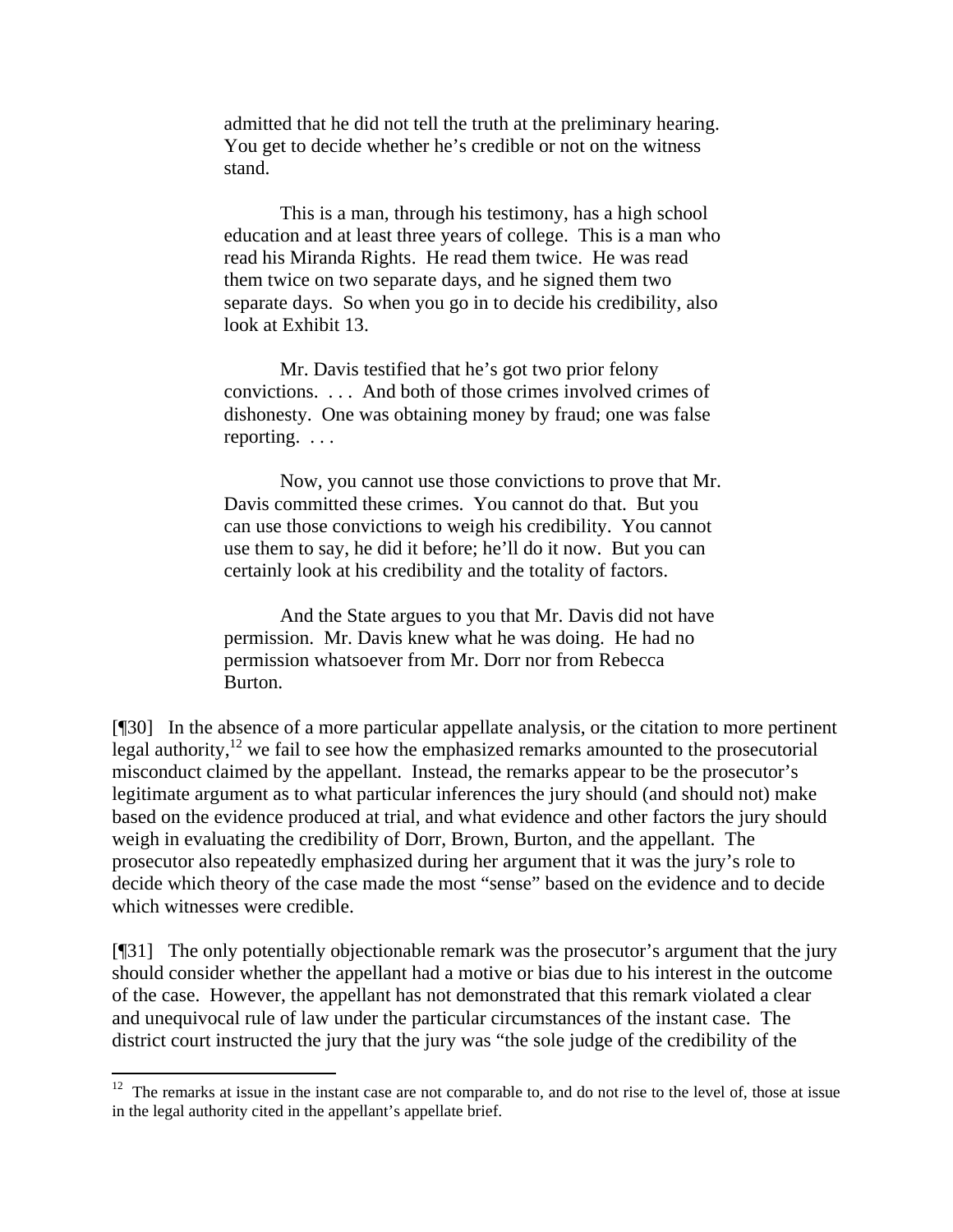witnesses, and of the weight to be given their testimony" and that the jury "should take into consideration . . . the interest, if any, which any witness may have in the outcome of this trial . . .." The Illinois Supreme Court has stated the following regarding a defendant's interest in the outcome of a criminal case:

> Where, as here, a prosecutor suggests to the members of the jury that a defendant's testimony is biased because he has an interest in the outcome of the case, the prosecutor is not telling them anything they do not know and are not already thinking. The notion that the possibility of conviction may color a defendant's testimony is so basic, so rooted in common experience and human nature, that it would be taken into account by the jurors whether the prosecutor mentioned it or not. When the prosecution makes the point during closing argument, it is merely stating the obvious. The complexion of the case is unchanged.

> Defendant contends that a prosecutor's reference to an accused's interest in acquittal is nevertheless improper because of an overriding consideration, the presumption of innocence.<sup>[13]</sup> We note, however, that assailing a defendant's testimony by pointing out his interest in being acquitted no more erodes the presumption of innocence than any other attempt by the State to prove its case and refute the evidence presented by the defense. The presumption of innocence remains. Arguing bias is merely one means for the State to try to rebut that presumption.

> When the defendant contends that the State should not be allowed to argue that he is biased because he has an interest in avoiding conviction, what he is really suggesting is that his testimony should be cloaked with a presumption of veracity. No such presumption exists. As Illinois Pattern Jury Instructions, Criminal, No. 1.02 (3d ed.1992), recognizes, the testimony of a criminal defendant is entitled to no greater deference than the testimony of any other witness. This court made that clear nearly 40 years ago when it expressly held:

> > "When a defendant elects to testify in his own behalf, his credibility is to be tested by the usual rules applicable to other witnesses. In determining the credibility of a witness, including a defendant, the jury may take into consideration, among other things, the probability or improbability of the truth of his statements

 $\overline{a}$ 

<span id="page-14-0"></span> $13$  The appellant makes no such argument in the instant case.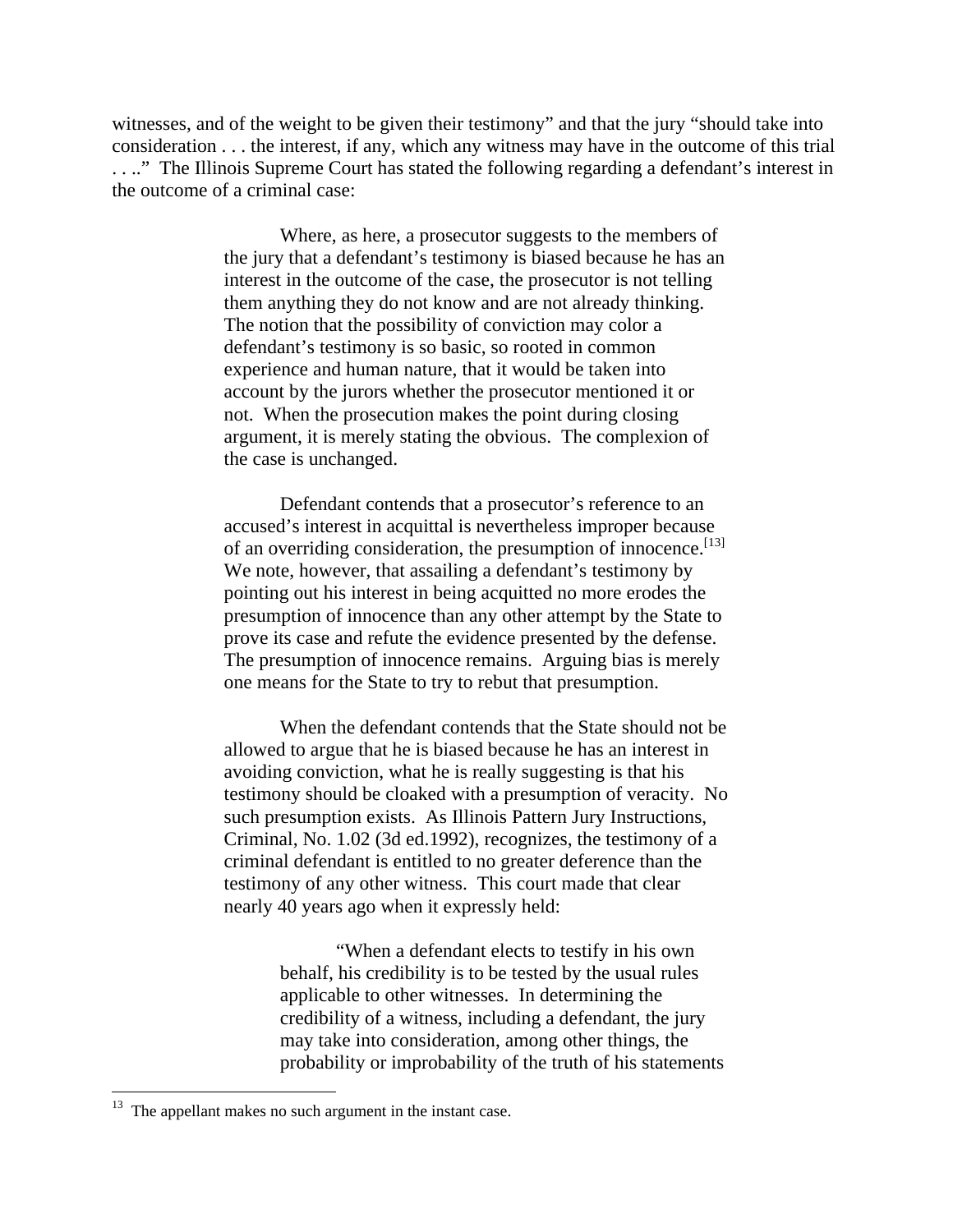in the light of human experience. . . . The jury are not entitled to disregard the accused's testimony merely because he is the defendant in the case, but it may consider his interest in the result of the trial in weighing his testimony." *People v. Malmenato*, 14 Ill.2d 52, 59, 150 N.E.2d 806 (1958).

*People v. Barney*, 176 Ill.2d 69, 223 Ill.Dec. 30, 678 N.E.2d 1038, 1040-41 (1997). *See generally also United States v. Larsen*, 525 F.2d 444, 448-49 (10th Cir. 1975); *People v. Bunyard*, 45 Cal.3d 1189, 249 Cal.Rptr. 71, 756 P.2d 795, 816-17 (1988); *Walls v. State*, 560 A.2d 1038, 1049 (Del.Supr.), *cert. denied*, 493 U.S. 967 (1989); *State v. Apilando*, 79 Hawai'i 128, 900 P.2d 135, 149 (1995); *State v. Googins*, 255 N.W.2d 805, 806 (Minn. 1977); *State v. Thompson*, 293 N.C. 713, 239 S.E.2d 465, 469 (1977); and 75A Am.Jur.2d *Trial* § 694 (1991 & Cum. Supp. 2005).

[¶32] When the prosecutor's argument is viewed in context, it is apparent that the instant case is not one in which the prosecutor suggested that the appellant was guilty solely because he was being prosecuted, but appropriately asked the jury to consider whether the appellant (a trial witness) had a "motive," "personal stake," or "bias" arising from his interest in the outcome of the case. Significantly, after this very brief argument, the prosecutor continued by stating that "[m]ore importantly," the jury should consider the appellant's prior inconsistent statements, prior inconsistent preliminary hearing testimony, and prior felony convictions in evaluating the credibility of his trial testimony.

[¶33] The appellant also contends in a one-sentence argument that the prosecutor vouched for Deputy Poldervaart's credibility during her rebuttal argument when she stated that the officer "did . . . nothing unethical, nothing illegal" in conducting his investigation. The appellant's trial counsel stated the following during her closing argument:

> You also heard about the testimony of Officer Poldervaart and he conducted this investigation and told you all about that. And he also—you learned a little bit from all the testimony of the other people that were involved that he used some improper tactics and some improper techniques and some force to do this investigation, which is improper.

> [Burton] told you on the stand he called her a textbook liar and threatened to throw her in Lusk. That doesn't seem very proper to me. He also interrogated Roy and, of course, their versions of that situation are a little bit different. Roy said he asked for an attorney; Poldervaart said he didn't ask for one. Roy had to talk without an attorney.

 Further, you remember the testimony of Brittney Westfall. She did a lineup; she was handed a lineup and she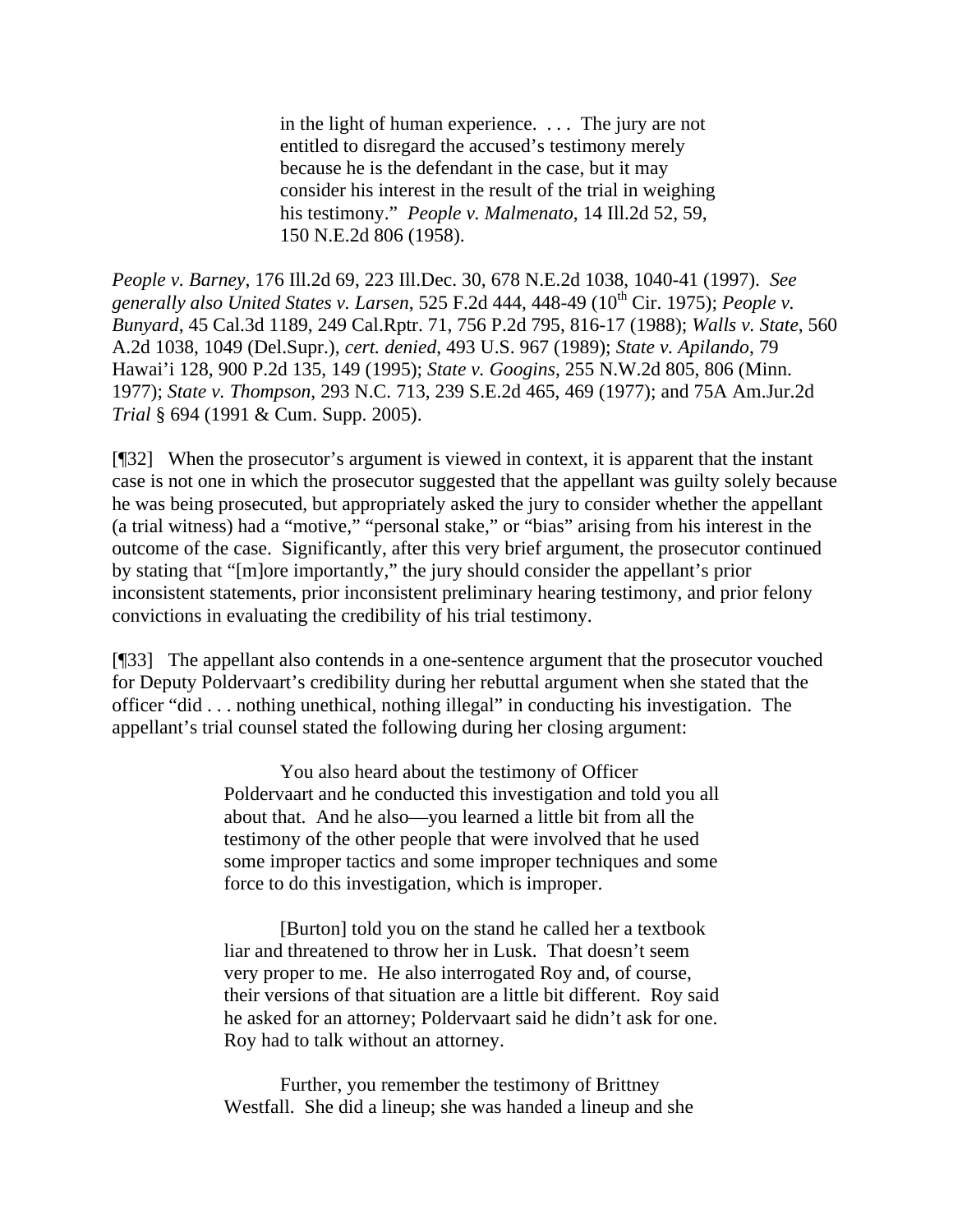told me when I asked her in cross-examination, is this the actual lineup were these names on this – and the names are clearly listed on each of the pictures on there – and she said yes. And Poldervaart said no.

 So remember, you're the ones that are to judge who's telling the truth up there and who has had reason to lie and who doesn't and who used proper techniques and who didn't. It's clearly improper to show six pictures with names on them to somebody who is supposed to identify someone on their own.

\* \* \*

 [The jury instructions] also discuss for you voluntariness of Mr. Davis's confession . . .. That's for you to look at and you weigh his credibility and you weigh what the law enforcement officer did to get him to say whatever it is he said.

\* \* \*

 Remember, too, that if you find there's any inappropriate influence on anybody here, it could be Detective Poldervaart's influence and nobody else's . . ..

[¶34] The prosecutor responded as follows during her rebuttal argument:

 There's been a lot of statements made regarding investigation techniques. And I want to bring your attention, once again, to State's Exhibit 13. Two separate occasions Detective Poldervaart met with defendant Roy Davis on two separate days, advised him of his rights, he waived those rights. Mr. Davis testified he's a high school educated person. He's got three years of college; he can read, and he can write. He's had two prior contacts with law enforcement that we know of.

 Based upon that information, you can decide whether Mr. Davis knowingly waived those rights. You can decide whether Mr. Davis knowingly told the truth to Detective Poldervaart. Plus, he lied under oath. He stated he did at the prelim, he gave one story; yesterday, he gave a different story. You decide his credibility.

 You have an officer who's doing an investigation on forgery; he's trying to get all the information. Wouldn't you want him to get all the information? And when you talk to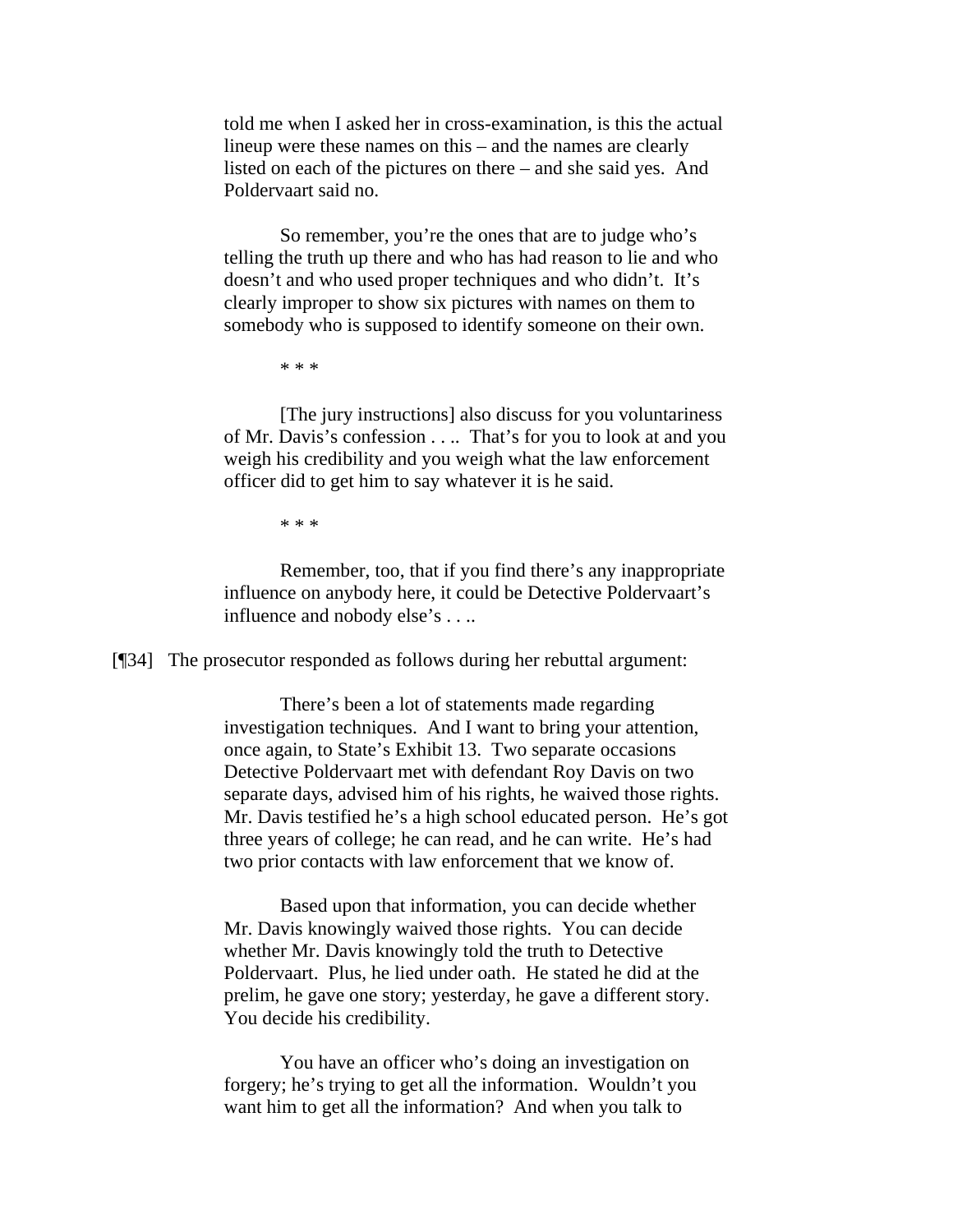somebody, wouldn't you want him to realize they have a right to talk to counsel? That's what Mr. Poldervaart did; nothing unethical, nothing illegal regarding the photo lineup.

 Yes, Ms. Westfall did testify that maybe, yes, she saw the names on the photo lineup. And Mr. Poldervaart testified that, no, he folds it under when he gives it to them. And in this event, if you saw the names on this photo lineup, did you recognize any names? No, she didn't. She was also asked at that photo lineup, did anybody, including Detective Poldervaart, make any statements or suggestions to you on who to pick. She said, no, he didn't. So you can judge the credibility on the photo lineup.

[¶35] The appellant's trial counsel clearly opened the door to the prosecutor's argument by questioning Deputy Poldervaart's investigative tactics. "Since [the appellant] opened the door and raised this issue, he cannot now be heard to object when the State properly responds." *Moore v. State*, 2003 WY 153, ¶ 32, 80 P.3d 191, 199 (Wyo. 2003). We fail to see how the prosecutor vouched for the officer's credibility in responding to the appellant's argument, especially considering the entire context of the prosecutor's argument, the officer's trial testimony on how he conducted his investigation, and the pertinent jury instructions given by the district court. Both the appellant's trial counsel and the prosecutor also repeatedly noted that it was the jury's role to evaluate the witnesses' credibility.

#### *Sufficiency of the Evidence*

[¶36] The appellant argues that the evidence was insufficient to prove that he signed the credit card receipts with the "intent to defraud," or that Dorr did not authorize the appellant to sign the receipts. According to the appellant, Burton told the appellant that they had Dorr's permission to use Dorr's credit card, and the appellant had no reason to believe that he did not have that authority when he executed the credit card receipts at issue—the appellant executed the receipts because Burton told him that he could do so and because he was male and Burton wanted to avoid having to call Dorr to come and personally sign the receipts. The appellant adds that "there was no question" that Dorr had also granted Burton (and by extension, the appellant) the authority to use his credit cards in the "recent past."

[¶37] Our standard of review on this issue is as follows:

*When reviewing an appeal based on sufficiency of the evidence, we view the evidence, and any applicable inferences based on the evidence, in a light most favorable to the State.*  **Nixon v. State***, 994 P.2d 324, 329 (Wyo.1999); and* **see Pool v. State***, 2001 WY 8, 17 P.3d 1285 (Wyo.2001). In conducting such a review, we do not substitute our judgment for that of the jury; rather, we determine whether a quorum of*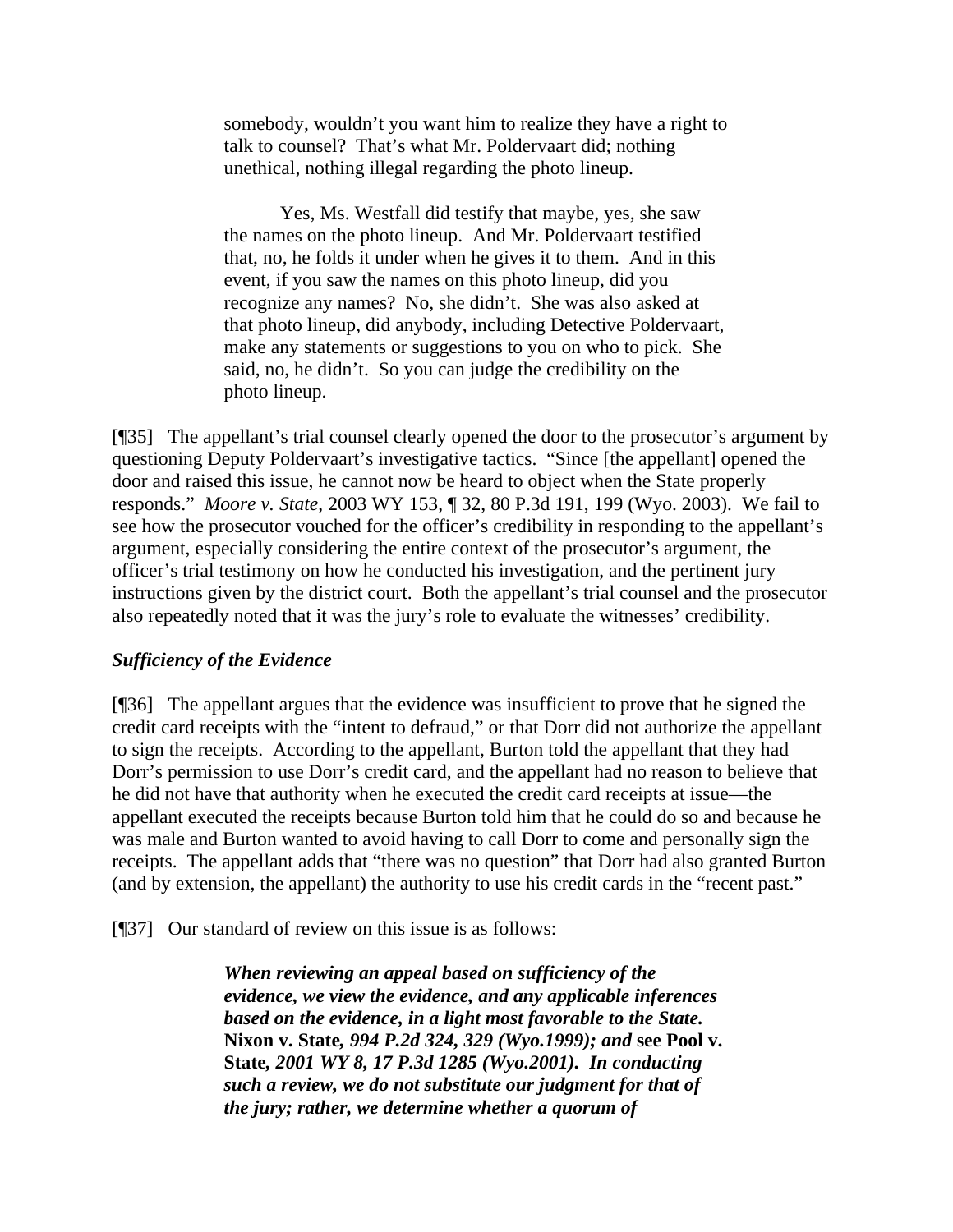#### *reasonable and rational individuals would, or even could, have found the essential elements of the crime were proven beyond a reasonable doubt.* **Id.**

*McFarlane v. State*, 2001 WY 10, ¶ 4, 17 P.3d 31, 32 (Wyo. 2001).

[¶38] The district court separately instructed the jury on the elements of forgery for each of the four counts alleged in the charging document. For example, the district court instructed the jury, in pertinent part, as follows with respect to Count I:

## Instruction No. 13

 The elements of the crime of Forgery, as charged in Count I of this case, are:

- 1. On or about the  $1<sup>st</sup>$  day of June, 2003,
- 2. In Natrona County, Wyoming,
- 3. The Defendant, Roy Frederick Davis,
- 4. With the intent to defraud,

 5. Execute[d], any writing, specifically a credit card receipt at the Holiday Inn, so that it purported to be the act of another, Thomas Dorr, who did not authorize that act.

*See* Wyo. Stat. Ann. § 6-3-602(a)(ii).

[¶39] Our review of the record reveals sufficient evidence, when viewed in a light most favorable to the State, from which a jury reasonably could infer that the appellant executed the credit card receipts at issue without Dorr's authority, and with the requisite intent to defraud. That evidence included the following:

1. The appellant had the opportunity to steal Dorr's credit card the evening of May 31, 2003.

2. Dorr and Brown testified that Burton told them that the appellant stole Dorr's credit card.

3. The appellant used Dorr's credit card to procure a motel room and to purchase other items for himself, Burton, and Burton's son. The appellant signed Dorr's name to the credit card receipts at issue.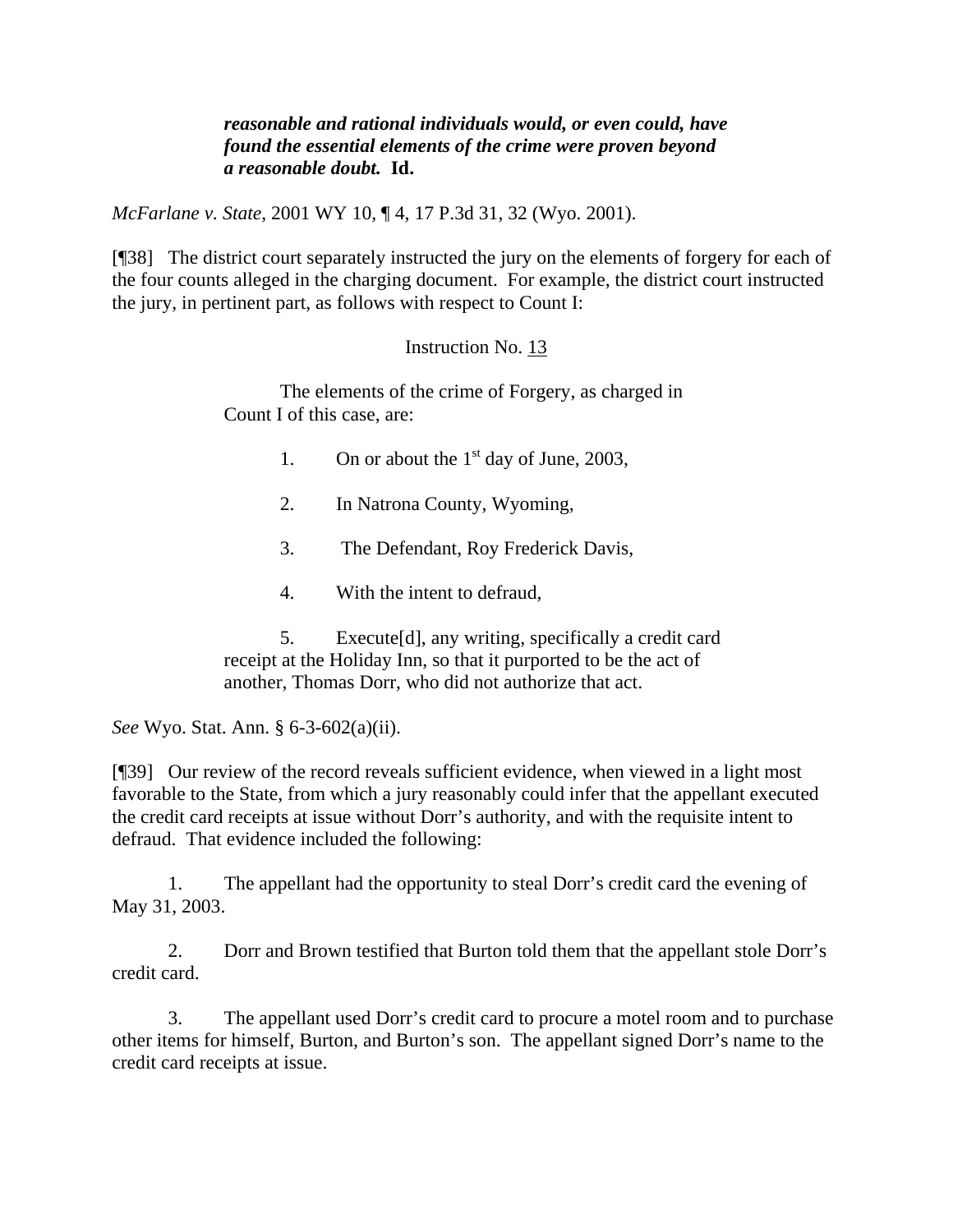4. Dorr testified that he did not give Burton or the appellant permission to use the credit card.

5. Dorr testified that he does not normally sign the back of his credit cards and that he thought that he had written "see ID" on the back of this particular credit card. When Burton returned the credit card to Dorr, the signature line had been "completely scratched off" and was not in the same condition as it had been when the card was last in Dorr's possession.

6. Dorr's credit card company informed Dorr that a man who identified himself as Dorr had requested a new PIN for the credit card at issue on June 1, 2003; Dorr testified that he did not request the new PIN.

[¶40] It is worth noting that a jury may

find the requisite intent through reasonable inferences from circumstantial evidence. *Lopez v. State*, 788 P.2d 1150, 1153 (Wyo.1990). The rule, as we have expressed it, is that the state of mind of a defendant can be inferred from his acts, his conduct, his words, and other circumstances in the case. *Schiefer v. State*, 774 P.2d 133, 135 (Wyo.1989). If the requisite intent to defraud could not be inferred from circumstantial evidence, it often would be impossible to establish that intent, because those intent on defrauding others are not likely to tell the victims what their intentions are at the time of the criminal act.

*Henderson v. State*, 976 P.2d 203, 208 (Wyo. 1999).

[¶41] The appellant's argument rests primarily on his particular view of his own trial testimony and Burton's trial testimony. To the extent such testimony admittedly conflicted with that given by Dorr and Brown, the jury obviously resolved the resulting credibility issues in favor of Dorr and Brown. "This Court has made it abundantly clear that weighing the credibility of witnesses is the exclusive province of the trier of fact, and we will not substitute our judgment for theirs." *Contreras v. State*, 7 P.3d 917, 921 (Wyo. 2000). Further, even "though other inferences may be drawn from the evidence presented, the trier of fact has the responsibility to resolve conflicts in the evidence." *Wetherelt v. State*, 864 P.2d 449, 452 (Wyo. 1993).

# *Motion for a New Trial*

[¶42] The appellant's trial counsel filed a Motion For New Trial in October 2003, alleging that Burton testified falsely to material facts at trial. The district court held a hearing on the appellant's motion on October 31, 2003, during which hearing the district court heard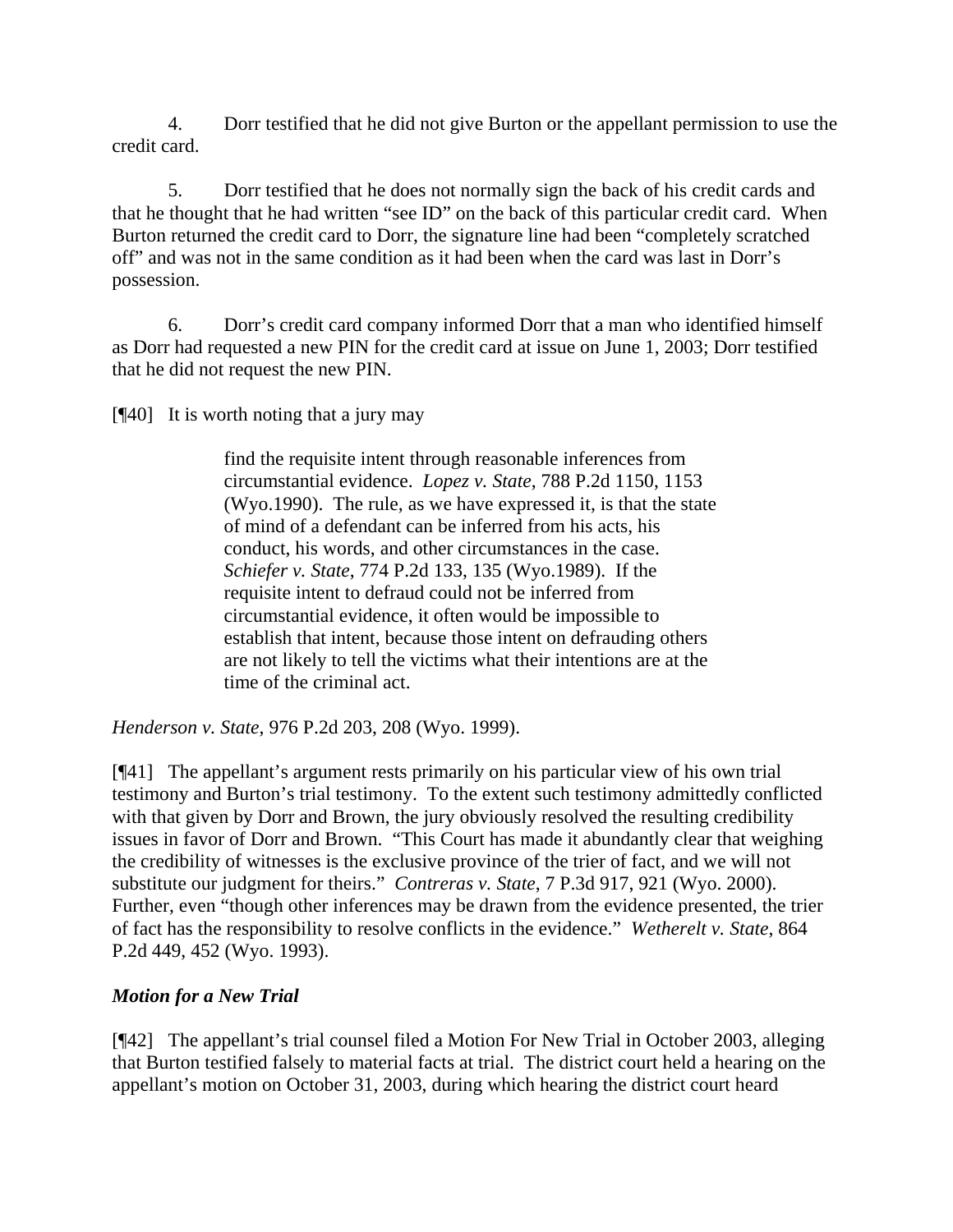testimony from Burton and Brown. In an October 13, 2003, sworn statement, and in her testimony at the motion hearing, Burton claimed:

1. That she testified falsely during the appellant's trial;

2. That she stole the credit card from Dorr's wallet without Dorr's permission in the middle of May 2003;

3. That she informed the appellant that Dorr gave her permission to take the credit card and the appellant therefore "had no idea we had no permission to use the credit card"; and

4. That Dorr and Brown testified falsely at trial because Burton informed Brown "right away" (on June 2, 2003) and "several times" thereafter that Burton (and not the appellant) stole Dorr's credit card, because Dorr and Brown told Burton to blame the appellant or Burton "would end up going down with him," and because Dorr told Burton that if she did not "hang" the appellant, Burton would never see her son again.

Brown maintained that Burton initially implicated the appellant for stealing Dorr's credit card—it was two weeks before the appellant's trial (and apparently just after Burton married the appellant) when Burton told Brown that Burton had stolen the credit card.

[¶43] The district court denied the appellant's motion for a new trial. On appeal, the appellant contends that the district court erred in denying his motion because this Court cannot "have confidence in the outcome of [the appellant's] trial." According to the appellant, Burton recanted her trial testimony and there was a reasonable likelihood that "the jury's judgment could have been affected by" Burton's false trial testimony. The appellant further argues that Burton's post-trial recantation "seriously" questioned the credibility of Dorr's and Brown's trial testimony.

[¶44] W.R.Cr.P. 33(a) states that the "court on motion of a defendant may grant a new trial to that defendant if required in the interest of justice." A district court has

> discretion in determining whether to grant a motion for new trial. In determining whether the trial court abused its discretion, we must decide whether the court could have reasonably concluded as it did. *Baumgartner v. State*, 7 P.3d 912, 915 (Wyo.2000) . . .. Judicial discretion is a composite of many things, among which are conclusions drawn from objective criteria; it means a sound judgment exercised with regard to what is right under the circumstances and without doing so arbitrarily or capriciously. *Anderson v. State*, 2002 WY 46, ¶ 25, 43 P.3d 108, ¶ 25 (Wyo.2002) (citing *Vaughn v. State*, 962 P.2d 149, 151 (Wyo.1998)); *also see State v. Vinson*, 183 Wis.2d 297, 515 N.W.2d 314, 320-21 (App.1994).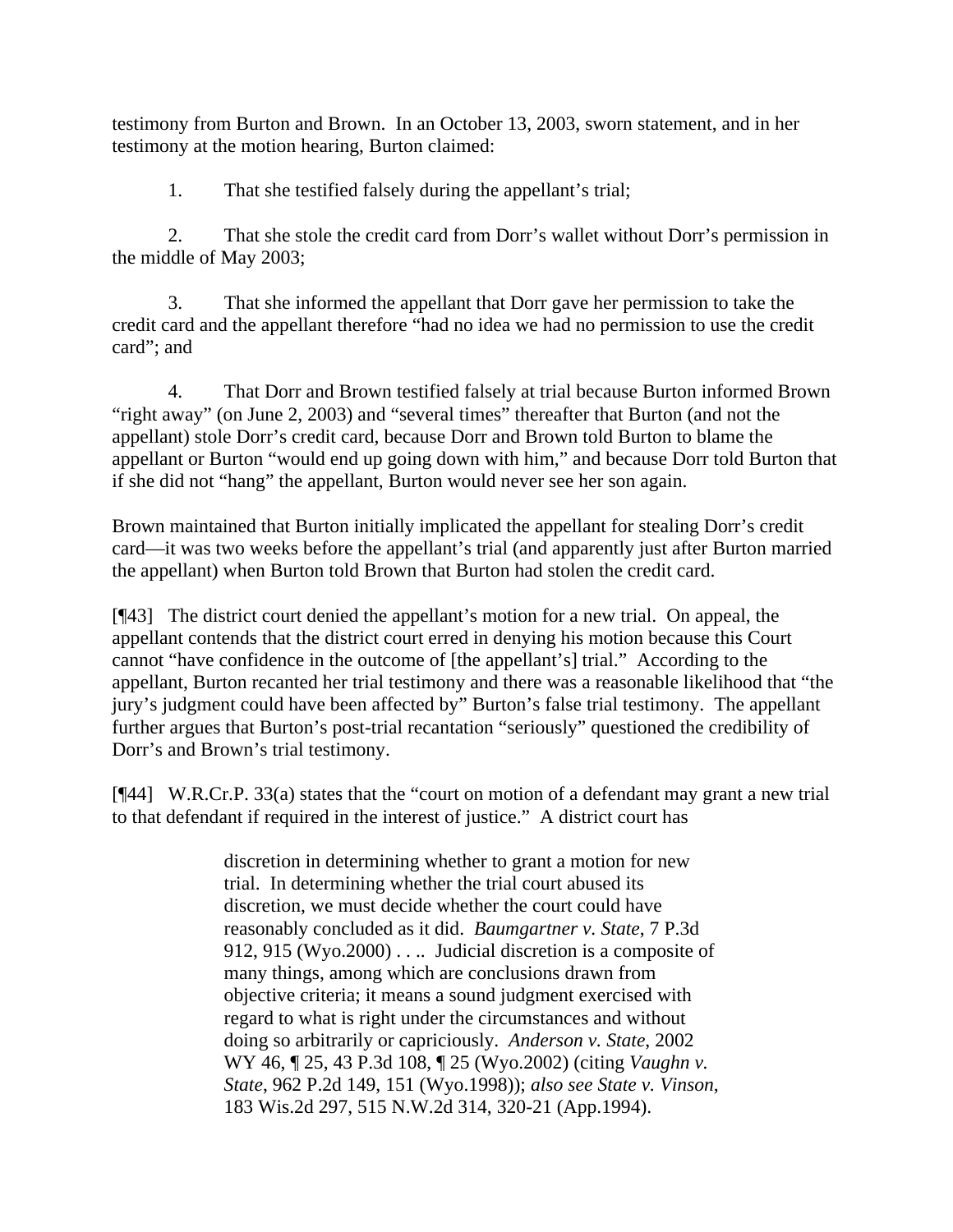*Morganflash v. State*, 2003 WY 120, ¶ 11, 76 P.3d 830, 835 (Wyo. 2003).

[¶45] A defendant who seeks a new trial based on newly discovered evidence typically must demonstrate the following:

> (1) [t]hat the evidence has come to his knowledge since the trial; (2) that it was not owing to the want of due diligence that it did not come sooner; (3) that it is so material that it would probably produce a different verdict, if the new trial were granted; and (4) that it is not cumulative, viz., speaking to facts in relation to which there was evidence at the trial.

*Opie v. State*, 422 P.2d 84, 85 (Wyo. 1967). *See also Griswold v. State*, 2001 WY 14, ¶ 8, 17 P.3d 728, 731 (Wyo. 2001). We have said the following in an opinion involving a motion for a new trial based on recanted testimony:

> We see no reason for deviating from the basic rule for evaluating district court decisions on motions for new trial. *Opie v. State*, 422 P.2d [84] at 85 [(Wyo.1967)]. However, we will enlarge on that general rule somewhat to provide additional guidance in cases, such as this, which involve recanted testimony. To that purpose, we agree with the Supreme Court of Montana that granting a person of questionable credibility and motive carte blanche to overturn the determination of a jury operating within the bounds of our constitutional protections is not conducive to the sound administration of justice. *State v. Perry*, 232 Mont. 455, 758 P.2d 268, 275 (1988). Therefore, we adopt the following rule espoused by that court, as well as several others:

> > "In light of the inherent suspicion surrounding recanted testimony and the public interest in swift and sure justice, we believe the better reasoned approach to be that adopted by the Supreme Court of Kansas:

> > "'When a new trial is sought on the basis of recanting testimony of a prosecution witness, the weight to be given such testimony is for the trial judge passing on the motion for a new trial to determine. The trial judge is required to grant a new trial only when he [or she] is satisfied the recantation of the witness is true.'" . . . *Id.* 758 P.2d at 275;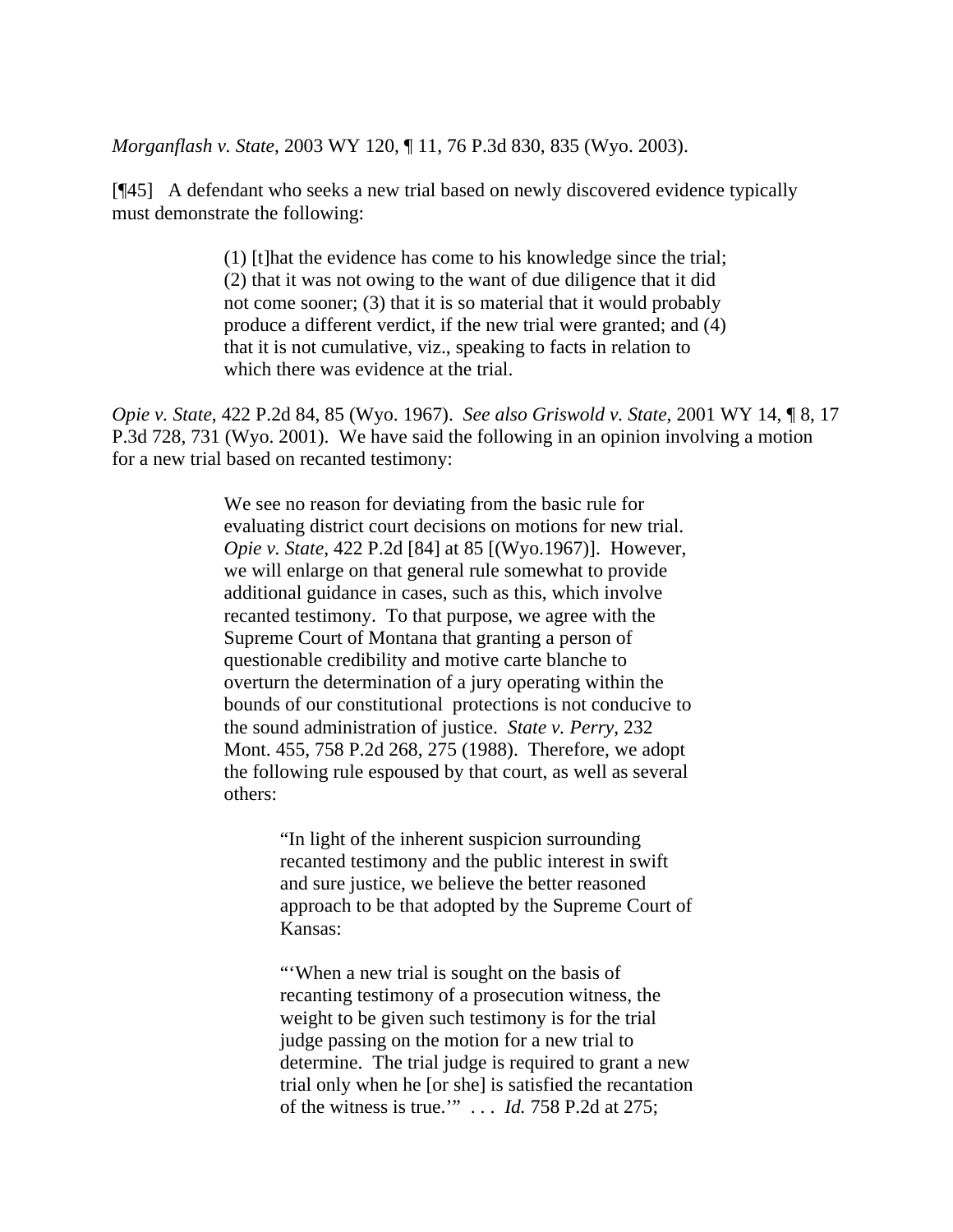(quoting *State v. Norman*, 232 Kan. 102, 652 P.2d 683, 689 (1982)). *See also Thacker v. Commonwealth*, 453 S.W.2d 566, 568 (Ky.1970).

*Brown v. State*, 816 P.2d 818, 822 (Wyo. 1991). Recanted testimony

should be viewed with the utmost suspicion, *Sims v. State*, Wyo.1972, 495 P.2d 256, and when a motion for a new trial, based upon recantation, is denied by the trial court, this court will ordinarily be bound by that decision. *Espy v. State*, 1939, 54 Wyo. 291, 92 P.2d 549, 559. In *Flaim v. State*, Wyo.1971, 488 P.2d 153, this court quoted the following language which is most appropriate to this case: "'There is no form of proof so unreliable as recanting testimony. \* \* \* Those experienced in the administration of the criminal law know well its untrustworthy character.'" 488 P.2d 155.

*Jones v. State*, 568 P.2d 837, 854 (Wyo. 1977).

 $\overline{a}$ 

[¶46] Considering the applicable standard of review, and the record before us, we cannot find that the district court abused its discretion in denying the appellant's motion for a new trial. It is apparent from the district court's comments during the motion hearing that it did not find Burton's post-trial recantation to be particularly credible. Furthermore, the district court also concluded (pursuant to *Opie*) that Burton's post-trial testimony was not so material that it would probably produce a different verdict if the appellant were granted a new trial.<sup>14</sup> The appellant has not sufficiently articulated on appeal how the district court abused its discretion in this regard, especially considering: (1) that the only deviation of any significance between Burton's trial testimony and her alleged recantation is whether Dorr actually gave Burton permission to take the credit card—Burton's testimony about what she communicated to the appellant thereafter has not changed; and (2) that the appellant's defense was (and apparently remains) that he reasonably believed that he had the authority to use Dorr's credit card because Burton told the appellant that Dorr had given her permission to use the credit card and the appellant was aware that Dorr had previously allowed Burton to use Dorr's credit cards. We add that the district court is usually "best situated to assess the probable impact of the evidence on a jury based on all the evidence presented at trial." *Griswold*, 2001 WY 14, ¶ 21, 17 P.3d at 734.

[¶47] As for the appellant's argument that Burton's post-trial sworn statement and hearing testimony also "seriously" questioned the credibility of Dorr's and Brown's trial testimony, we "have held that a new trial will not be granted if the defendant's newly discovered

<span id="page-22-0"></span> $14$  We note that the instant case is not one in which the victim, or even a prosecution witness, is alleged to have recanted his or her trial testimony after the trial; interestingly, this is a case in which the appellant has asserted that a "critical" defense witness who testified favorably for the appellant claims to have testified falsely at trial.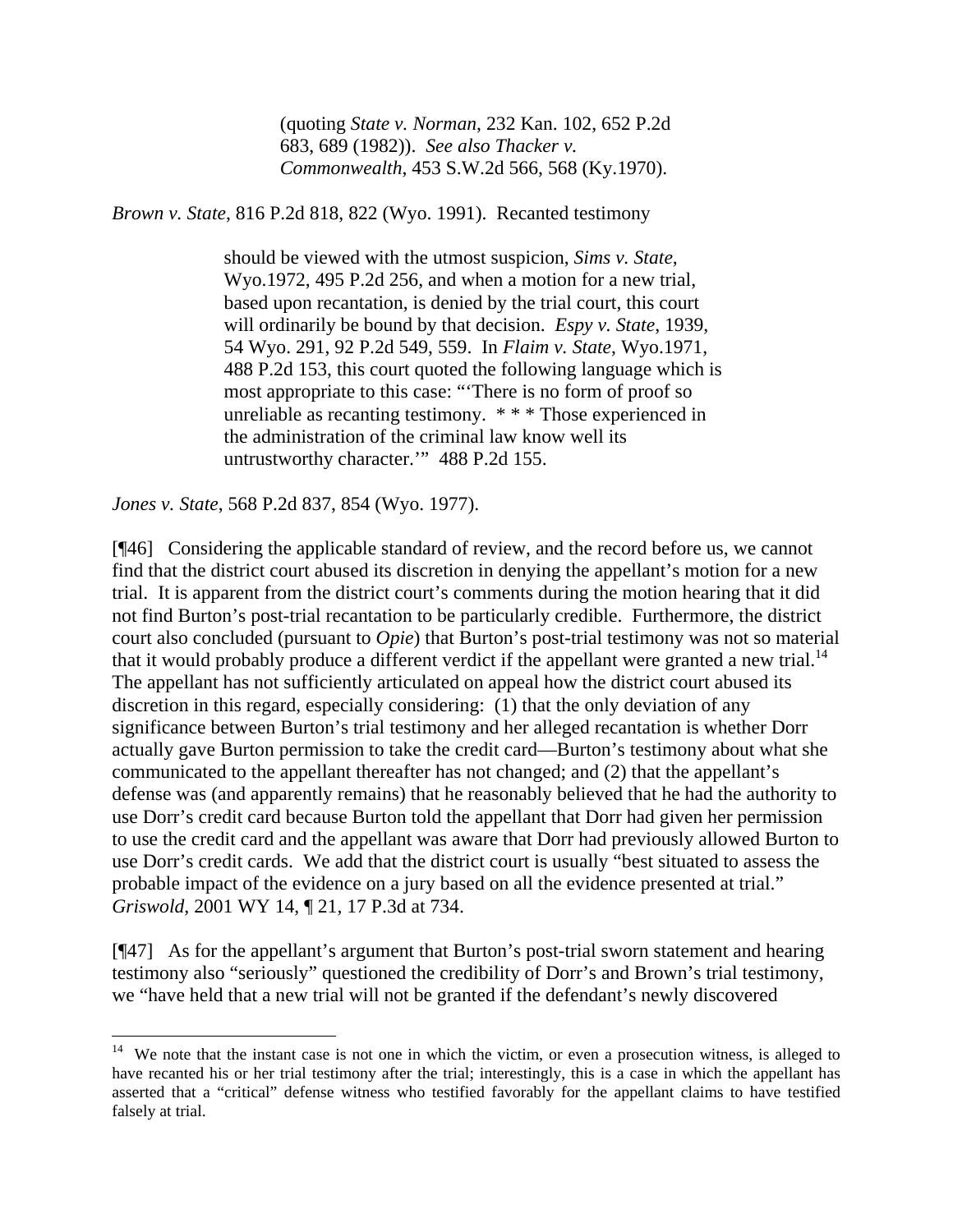evidence merely impeaches a witness" or "'contradicts evidence produced at the trial . . ..'" *Keser v. State*, 737 P.2d 756, 760 (Wyo. 1987); *Griswold*, 2001 WY 14, ¶ 14, 17 P.3d at 732 (*quoting Salaz v. State*, 561 P.2d 238, 243 (Wyo. 1977)). *See also Terry v. State*, 2002 WY 162, ¶ 19, 56 P.3d 636, 642 (Wyo. 2002).

# *Sentencing*

 $\overline{a}$ 

[¶48] The appellant argues that the district court abused its discretion and violated the appellant's due process rights in imposing its sentence. According to the appellant, the district court considered the appellant's "'character,'" "'motives,'" and "'selfishness'" in imposing a five- to eight-year prison sentence, which factors were not admitted by the appellant or found by a jury as required by *Apprendi v. New Jersey*, 530 U.S. 466, 120 S.Ct. 2348, 147 L.Ed.2d 435 (2000) and *Blakely v. Washington*, 542 U.S. 296, 124 S.Ct. 2531, 159 L.Ed.2d 403 (2004). The appellant claims that "[h]ad [the district court] relied upon the actual, uncontested facts in the PSI, its conclusion would most likely have been more consistent with the defense's recommended sentence of two to four years, . . . if even that much time." $^{15}$  $^{15}$  $^{15}$ 

[¶49] Prior to sentencing, the appellant's trial counsel filed a motion requesting that the district court correct thirteen items in the presentence investigation report due to alleged inaccurate or incomplete information, as well as alleged clerical errors. The appellant also claimed that a purported victim impact statement included in the report was not made by a "victim" as that term is statutorily defined. At sentencing, the district court either corrected, or stated that it would not consider, six of these items and also would not consider the purported victim impact statement. The appellant's trial counsel was "unable to verify" the balance of the disputed items, and at sentencing withdrew her request that the district court address these items.

[¶50] The district court proceeded to hear argument from the prosecution and the appellant, noted that it had not "considered any materials outside the PSI in passing upon or considering issues of sentencing," and stated the following in imposing its sentence:

> Based upon a review of the PSI, the other information, considering all sentencing options including that of probation, as well as all other sentencing options were considered, and under the facts and circumstances, the Court finds that those options are inappropriate in this case.

<span id="page-23-0"></span><sup>15</sup> In a one-sentence argument, the appellant (*citing Manes v. State*, 2004 WY 70, ¶ 9, 92 P.3d 289, 292 (Wyo. 2004)) also suggests that the prosecutor used an improper "community outrage" argument at sentencing. The appellant does not attempt to identify the argument at issue on appeal, or in *Manes*, with any particularity. In the absence of a more cogent appellate argument, we are unable to establish a nexus between the prosecutor's sentencing argument in the instant case and whatever argument was at issue in *Manes*. The appellant also has not directed us to anything in the record to indicate that the district court relied upon any such argument in sentencing the appellant.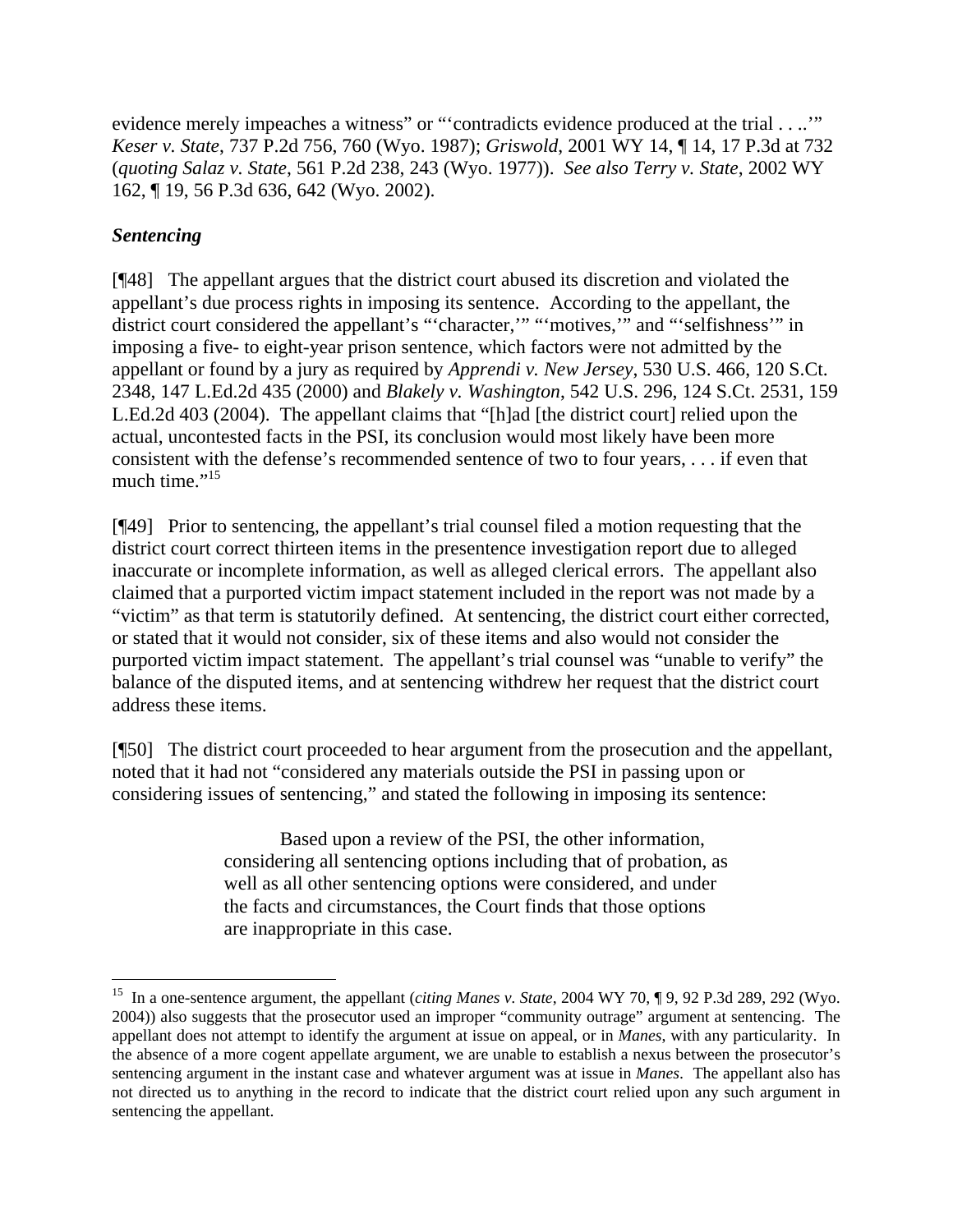They're inappropriate for a number of reasons; one of which and most predominantly is it's apparent that Mr. Davis' past history with respect to abiding by conditions of supervised release of probation is, shall we say, poor. He has not been able to, by a number of instances, abide by those conditions. So, therefore, the Court does not feel that it would be an appropriate consideration.

 Taking into consideration Mr. Davis' criminal history, it has –

 It's puzzling, Mr. Davis, you come across as a very meek and mild individual. I don't know whether that's part of the game face or whether it's part of your personality. But the bottom line is, based upon your history, sir, you have lived a life based upon victimizing others in a lot of ways.

 You take advantage of the kindness that the people in society have offered you. You appear to have not been able to learn anything from [a prior probation officer] because then we end up here. . . .

. . .

 . . . But the bottom line is that you have not been able to conform your conduct to the laws of society. The issues concerning whether or not Ms. Burton misrepresented things to you or told you, we've already passed that water under the bridge . . .. But the bottom line is a jury of 12 found you guilty of the charges.

 There were four counts of forgery in this matter. And based upon your history, this Court finds that a sentence of 5 to 8 years in the Wyoming State Penitentiary as to Count I, Count II, Count III, and Count IV is appropriate. Those sentences will be concurrent.

 I put the 8 years there because, frankly, it's my hope after 5 years that the 3 years that you will be on some type of probation and parole that we will be able to verify that you've changed your ways, sir, because in the past you have not been able to.

 Based upon your history and based upon all the facts and circumstances as set forth in the PSI, this Court finds that that is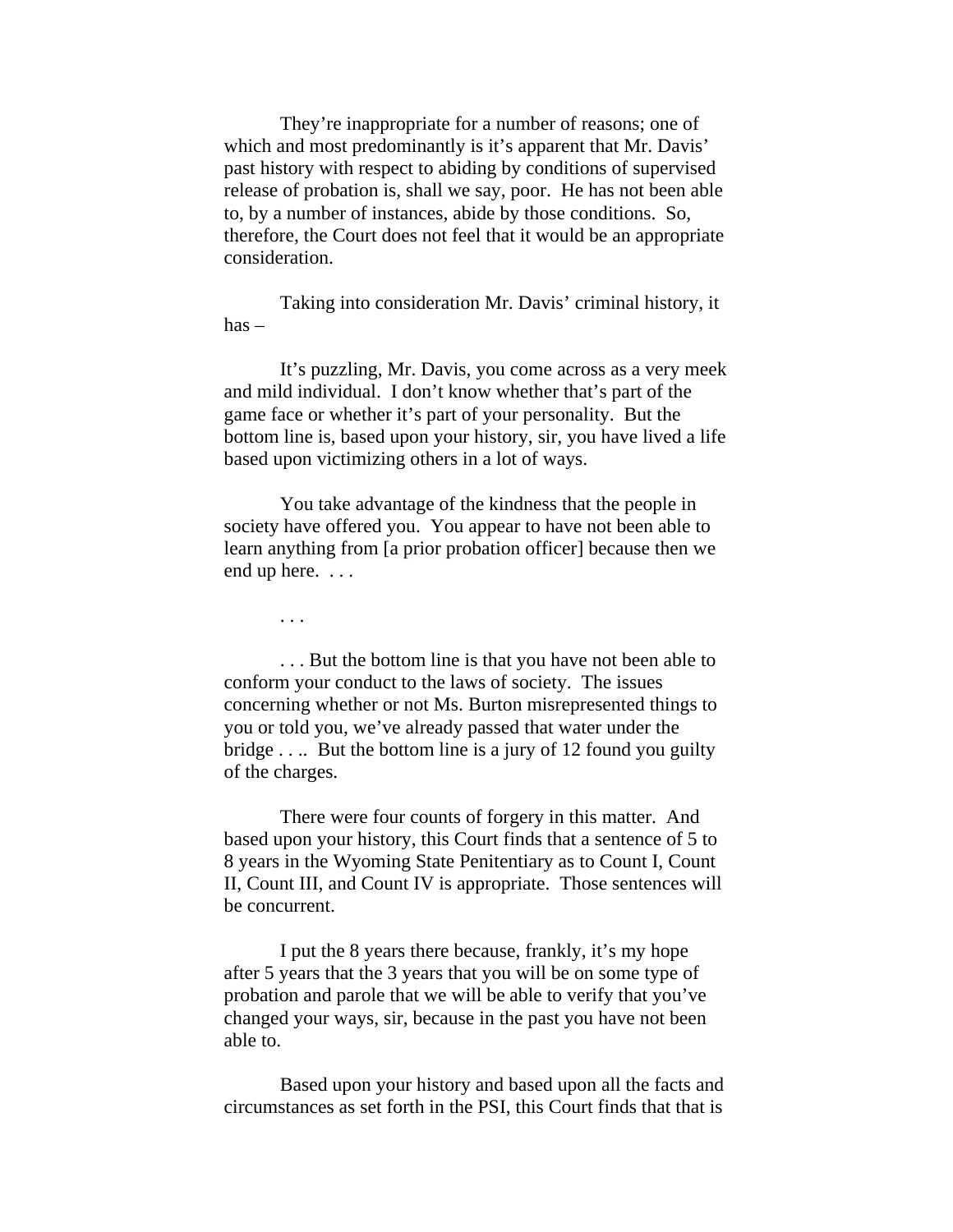an appropriate sentence given the charges and given the situation you find yourself in before this Court.

#### [¶51] We have said that when

imposing sentence, the trial court is given broad discretion to consider a wide variety of factors about the defendant and his crimes. *Mehring v. State*, 860 P.2d 1101, 1115 (Wyo.1993); *Griebel v. State*, 763 P.2d 475, 477 (Wyo.1988). We will not disturb a sentencing decision absent a clear abuse of discretion. *Jones v. State*, 771 P.2d 368, 371 (Wyo.1989). In sentencing, due process provides a right to be sentenced only on accurate information. *Mehring*, 860 P.2d at 1117; *Clouse v. State*, 776 P.2d 1011, 1014 (Wyo.1989). On appeal, the defendant must demonstrate that the trial court relied upon the statements in sentencing to prevail. *Mehring*, at 1115. "However, when no objection is made concerning the consideration of a particular factor, review is necessarily confined to a search for plain error. Plain error, as we have often stated, occurs when the record clearly shows an error that transgressed a clear and unequivocal rule of law which adversely affected a substantial right." *Hornecker v. State*, 977 P.2d 1289, 1291 (Wyo.1999); *see also Craver v. State*, 942 P.2d 1110, 1115 (Wyo.1997). . . . "W.R.Cr.P. 32(a) specifically permits information about the prior criminal record of the defendant and his characteristics to be considered by the trial court before imposing sentence. In evaluating character, the trial court, in exercising its discretion, may consider a broad range of reports and information." [*Mehring*, 860 P.2d at 1116-17]; *see also Christy v. State*, 731 P.2d 1204, 1207-08 (Wyo. 1987).

*Manes v. State*, 2004 WY 70, ¶ 9, 92 P.3d 289, 292 (Wyo. 2004). The "abuse of discretion" standard has been previously set forth herein.

[¶52] We conclude that the appellant has not demonstrated that the district court abused its discretion in sentencing the appellant. After the district court either corrected, or stated that it would not consider, many of the disputed items contained in the presentence investigation report, the appellant's trial counsel withdrew her objection to the balance of the disputed items. The district court proceeded to sentence the appellant based on the remaining undisputed information contained in the presentence investigation report (particularly the appellant's criminal history and the nature of the crimes in the instant case). The information contained in the presentence investigation report supports the district court's view of the appellant's crimes, their attendant circumstances, and the appellant's character, and the district court's sentence did not exceed the maximum penalty provided for by Wyo. Stat. Ann. § 6-3-602(b). Beyond that, *Apprendi* and *Blakely* do not seem to apply to the